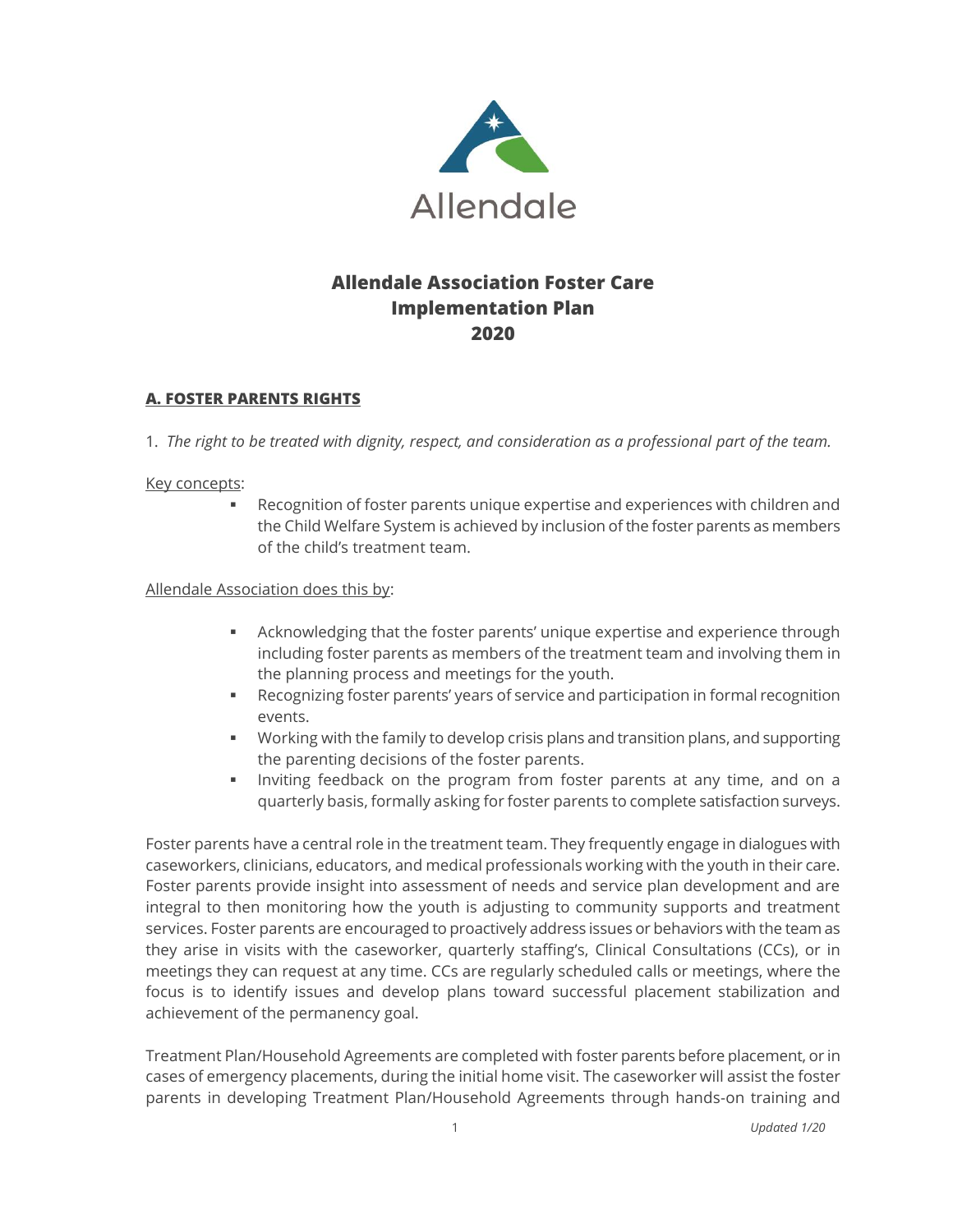examples of effective plans. Through collaboration and consultation, an alliance is forged among the members of the treatment team, including the foster parents, by having a shared understanding of the permanency goal and an agreement about the necessary tasks to move toward that goal.

The staff of the Foster Care Program at Allendale Association are trained to embrace the foster parents as treatment team providers and expected to establish excellent professional relationships with the foster family. Staff engages in dialogues with supervisors in weekly one-on-one supervision, weekly programmatic team meetings (which include clinical discussions), as well as monthly clinical case staffing. It is during these trainings and dialogues that foster care staff discuss how they incorporate foster parents as professional team members, examine how they respond to them as team members, and are guided on how to look internally within themselves as staff members to identify any barriers we have with working with a foster parent (beginning in the licensing process and throughout placement) that may impact the foster parents success as a team member. Staff in-service training addresses the expectation of mutual respect as a member of the child welfare team. Additionally, staff is expected to provide post-adoption support for all families, regardless how much time has passed since case management services ended.

Here are a few concrete ways that the program relates to foster parents with dignity and respect by:

- Returning phone calls within 48 hours, for non-crisis issues.
- Having the Foster Care Director and Program Manager on three-way conference calls to consult on crisis issues after hours when 24/7 on-call is accessed.
- Foster Care Director and Program Manager are available directly to foster parents if concerns arise requiring a higher level of attention.
- Asking about how they are doing and what we can do to support them as a parent and family member.
- Calling foster parents to inquire about stressful family events when they occur (e.g. loss of a relative, child hospitalization, non-foster child family illness, etc.), asking about needs, and offering support (e.g. gift cards for meals, transportation, phone calls, respite, etc.).
- Scheduling Child and Family Team Meetings (CFTMs) at convenient times for foster parents, including evenings, and offering CFTMs in the foster home, if it is appropriate for permanency planning (adoption or guardianship is the goal).
- Offering CCs regularly and at convenient times (e.g. 7:30 a.m. or 7 p.m., on opposite weeks to bi-weekly family therapy, etc.).

Foster parents are instrumental in the decision-making process regarding the child's needs and placement planning, particularly as it relates to their level of care. For example, the foster care staff prepare foster parents to participate in DCFS Clinical Intervention for Placement Preservation (CIPP) meetings. Foster parents are invited to share their observations of the stressors for the child. Their observations and understanding of the reoccurring patterns in relating to the child can be linked to their trauma history (trauma re-enactment) and in aid in identifying what kind of interventions are most effective in reducing referral problems of the child. Foster parent involvement is critical to placement preservation, treatment planning, and attaining permanency for foster children.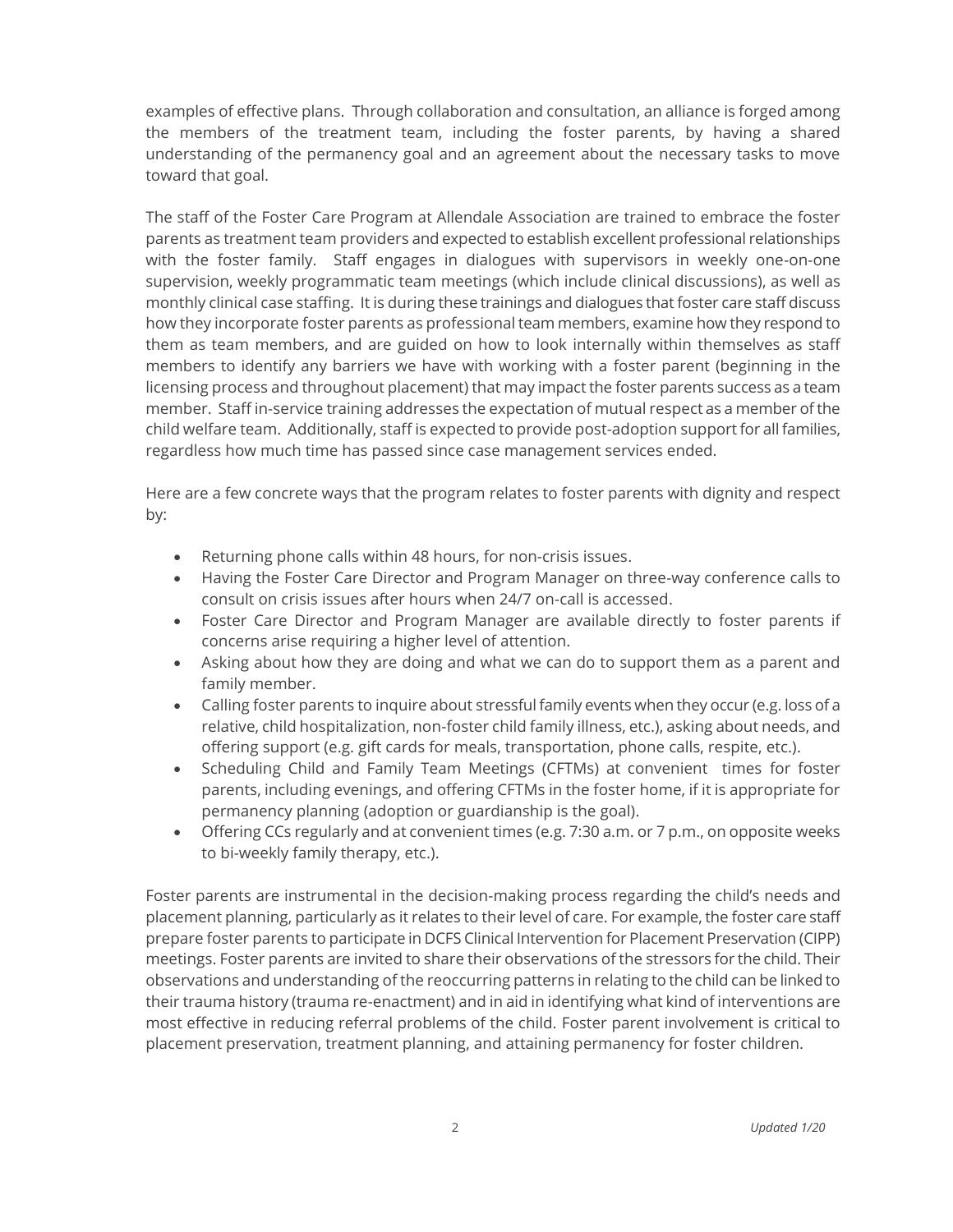On a semi-annual basis, all foster parents are surveyed regarding their experiences with foster care staff and agency services. Responses to the surveys are closely reviewed to identify issues that need attention. Results of these surveys are one element of Allendale's overall quality assurance program, which monitors both caseworker and program accountability. Also, during monthly training in-services, providing networking time beforehand with the director and program manager available to answer questions and to invite feedback on how to improve the program services.

2. *The right to be given standardized pre-service training and appropriate ongoing training to meet mutually assessed needs and improve the foster parent's skills.*

### Key concepts:

- Foster parent training begins in the licensing process through initial training provided by DCFS and an orientation to the agency.
- **•** Resources for continuing education hours with credentialed trainers are made available to foster parents throughout the year (e.g. The training schedule for the Allendale Association, lists of other DCFS-approved trainings provided to foster parents annually, etc.).

# Allendale Association does this by:

- **•** Connecting new foster parents to the DCFS pre-service training program (called PRIDE) and to the Educational Advocacy course sponsored by DCFS.
- Providing new foster parents a full orientation to the agency and to policies and procedures of the program.
- **•** Offering foster parent training sessions at least nine months of the year.
- **•** Scheduling foster parent networking time before monthly training sessions, with a meal and childcare available.
- Providing the opportunity for new foster parents or foster parents in new situations to have a foster parent mentor (a foster parent with experience who will assist them throughout the training and orientation and to provide additional assistance during the initial placement).
- Assisting foster parents with developing an individualized training plan.

The Department of Children and Family Services (DCFS) requires, per DCFS Rule 402: Licensing Standards for Foster Homes, that all parties interested in becoming licensed foster parents participate in the standardized PRIDE pre-service training, either independently or in cooperation with DCFS and/or other private agencies. Once potential foster parents have expressed their intent to become licensed, Allendale's program staff assists them in enrolling in this training experience.

Training addresses a variety of issues, including emotional and behavioral needs, physical ailments, and other challenges that foster children may bring to a foster home, along with strategies for managing such challenges.

Training needs are assessed in several ways to address the immediate and continuing needs of children and foster parents. At an annual meeting, foster parents are asked to provide feedback on what they learned from the training, what is useful to them, what modifications are desired (e.g. training format, content, delivery, presenters, scheduling, etc.). Their insights are valued and incorporated into the training program development for the coming training year. This review is typically held at the annual Foster Parent Appreciation Event to maximize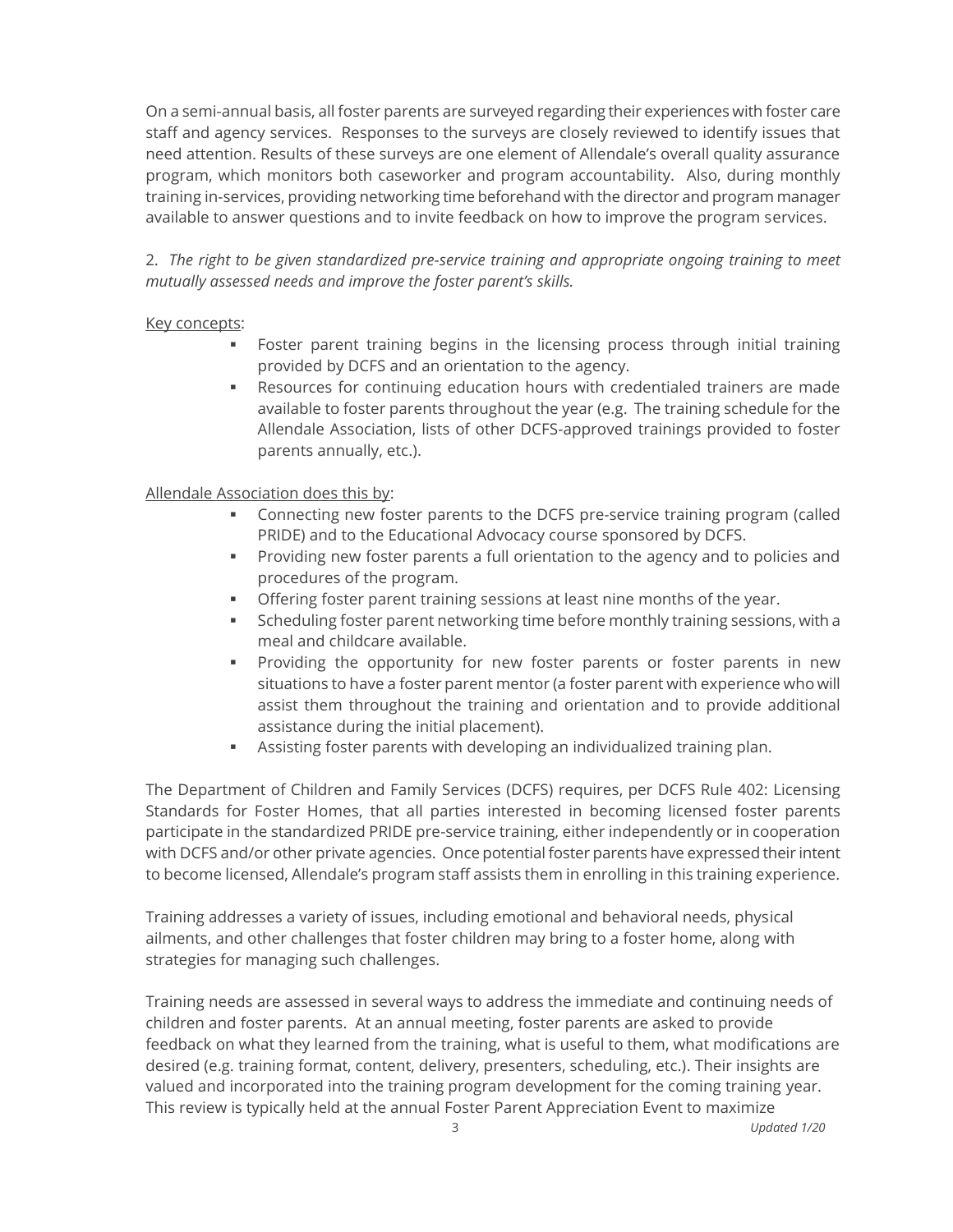attendance and participation in this process. At the 2020 Implementation Plan Meeting, several new foster parents gave feedback on some very important training needs and the team will look into them for this training year (e.g. cultural hair care/style, Autism/Spectrum/ABA Intervention, PTSD in the brain).

Announcements for agency-sponsored training are mailed out at least one month prior to the training. Follow-up phone calls are made to foster homes one week prior to the training.

During semi-annual and annual monitoring visits, licensing staff invite foster parents to review their training. An individualized training plan form is utilized to assess their training needs and the needs of the children in their care and to identify where training will be accessed. Other resources for training are identified if the training is need promptly and not readily available on the upcoming training calendar. The plan includes how to remain current on required training hours and is jointly developed and signed by the foster parent and licensing staff.

In addition to the individualized training plans, topics for Allendale training sessions are identified during regular home visits and quarterly Child and Family Team Meetings (CFTMs). Throughout the year, foster parents are invited to complete evaluation forms at the conclusion of monthly trainings and to offer suggestions for future trainings. This feedback is reviewed by the foster care staff and discussed in foster care team meetings to understand what is most helpful to foster parents. As Allendale Association is made aware of new supplemental training offered by DCFS, foster parents will be informed. This past year parents shared feedback that they would benefit from better training on education and resources. This feedback will be incorporated into additional trainings (supplemental) that we would be willing to hold outside of the monthly Thursday trainings.

The Director of Foster Care and the Allendale Foster Care Team, including foster parents, identify speakers and professionals with expertise on the topics of interest. If there are foster parents with expertise on the topic of interest they are invited to be a presenter or co-presenter on that topic. All invited speakers are screened to ensure that foster parents will be addressed as equal partners in the treatment planning and delivery process and that foster parents' expertise will be drawn upon for a meaningful discussion of the topic of interest. Speakers are to submit their materials prior to the in-service and to discuss how they will invite foster parents to share their knowledge and examples to illustrate the concepts and clinical points. In this way foster parents are invited to dialogue on the topics of interest and be actively involved in learning the material.

In addition, Allendale assists foster parents in completing Allendale sponsored trainings hours by providing day care and an evening meal. Upon completion of Allendale trainings, foster parents receive a Certificate of Participation and notification is sent to the state training liaison to assure credit is appropriately documented for licensure renewal. Foster parents are given information on the DCFS Virtual Training Center (VTC) login to track the reporting of their training hours by the agency. Foster parents are also given information on new trainings offered locally, statewide, and nationally, as well as DCFS-sponsored in-service trainings.

Foster parents are given information regarding the training and support services of the Illinois Foster Parent Association with contact information provided in the agency's Foster Parent Handbook. New foster parents at Allendale are also afforded another, less formal, level of training and support. Recognizing that, at times, the most current and practical information available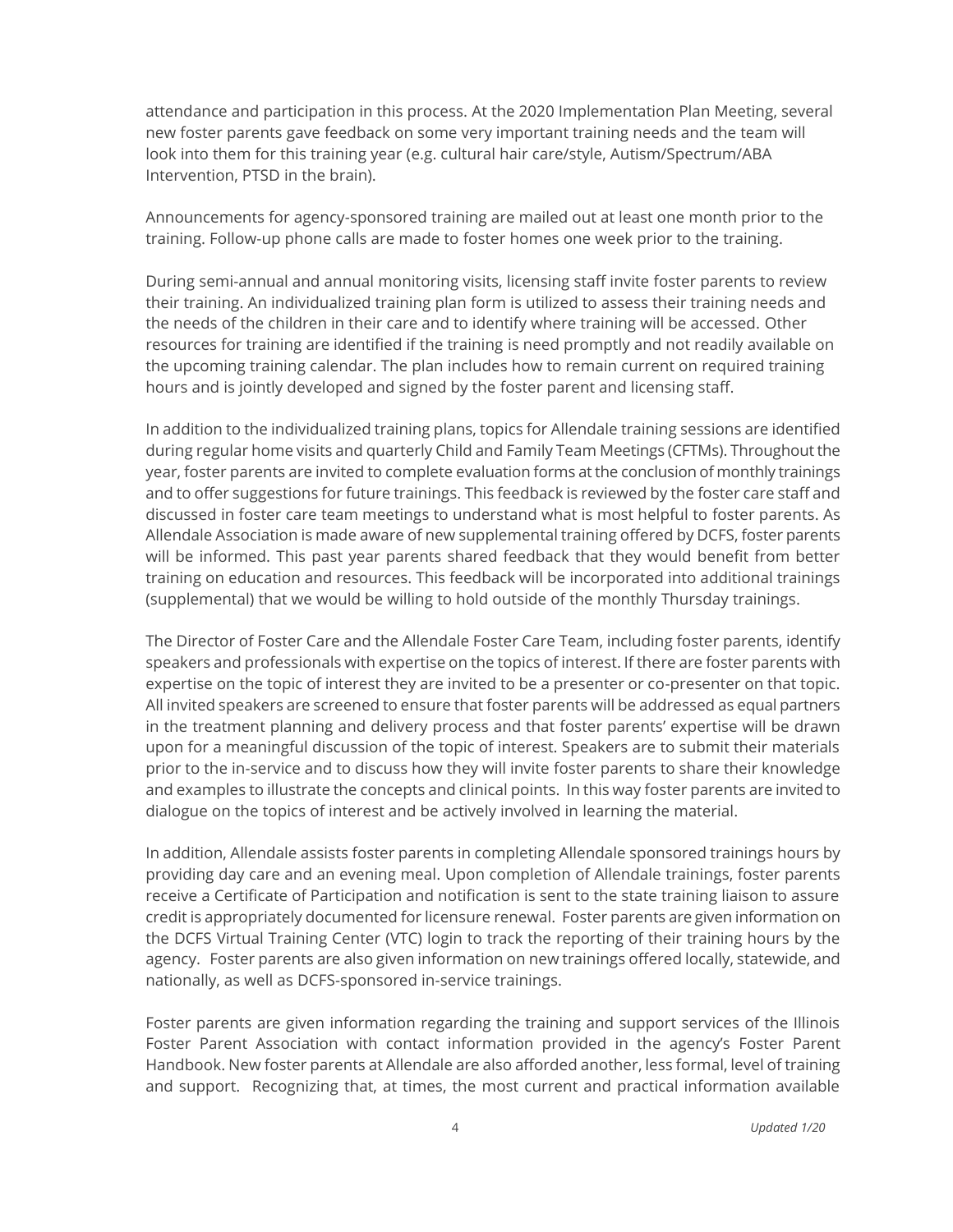originates with those who are actively fostering, certain experienced Allendale foster parents have volunteered to be matched with newly licensed foster parents to provide mentoring.

Experienced foster parents are invaluable sources of information around a wide range of topics critical to fostering such as: recreational activities available to foster children in the community free of charge, how foster parents access the local food collective to obtain groceries at reduced rates, and behavioral management techniques that have been particularly helpful in addressing problematic behaviors. Scheduled networking opportunities also occur monthly at training events and during the annual recognition/appreciation event to honor their service to the youth of the Allendale Association. These opportunities provide foster parents time for fellowship and networking with each other. FY2020, the foster parents also suggested an informal social media outlet for connection (Allendale parents). The team agreed to link them with their contact information if someone wanted to be the spokesperson, and if the team had retained consent from everyone involved.

Allendale provides nursing consultation for foster families caring for medically complex children. The nurse is available to train foster parents on specific needs such a diabetes or gastrostomy tube care. The nurse meets with the foster parents and the child at least once a quarter and is available to the family for additional training and information as needed.

3. *The right to be informed as to how to contact the appropriate child placement agency in order to receive information and assistance to access supportive services for children in the foster parents' care.*

#### Key concepts:

**•** Foster parents have the right to easy access to support services and contact information regarding the children in their care.

#### Allendale Association does this by:

- Providing emotional and practical support through monthly visits to the home by staff.
- Providing a contact sheet with numbers for the caseworker, agency 24- hour On-Call Line, and members of the child's treatment team.
- Providing foster parents with the Foster Parent Handbook, which includes SASS (Screening, Assessment, and Support Services), Healthworks, and other resource information.
- **•** Gathering contact information for community resources and distributing the information to foster parents, if needed.
- **•** Providing support to foster parents to help locate transportation for medical appointments for parents who work or have other conflicting responsibilities.

Every foster home receives an Allendale organizational chart, resource list, and information around after-hours emergency numbers. This is included on a caseworker's placement checklist to ensure this information is provided in a timely manner. This also will include starting FY20, a New Child Checklist that is issued each new placement with all relevant parties, contact information, and identifying information. This is to shore up any lapse in foster parents' knowledge of who to contact for assistance with new children.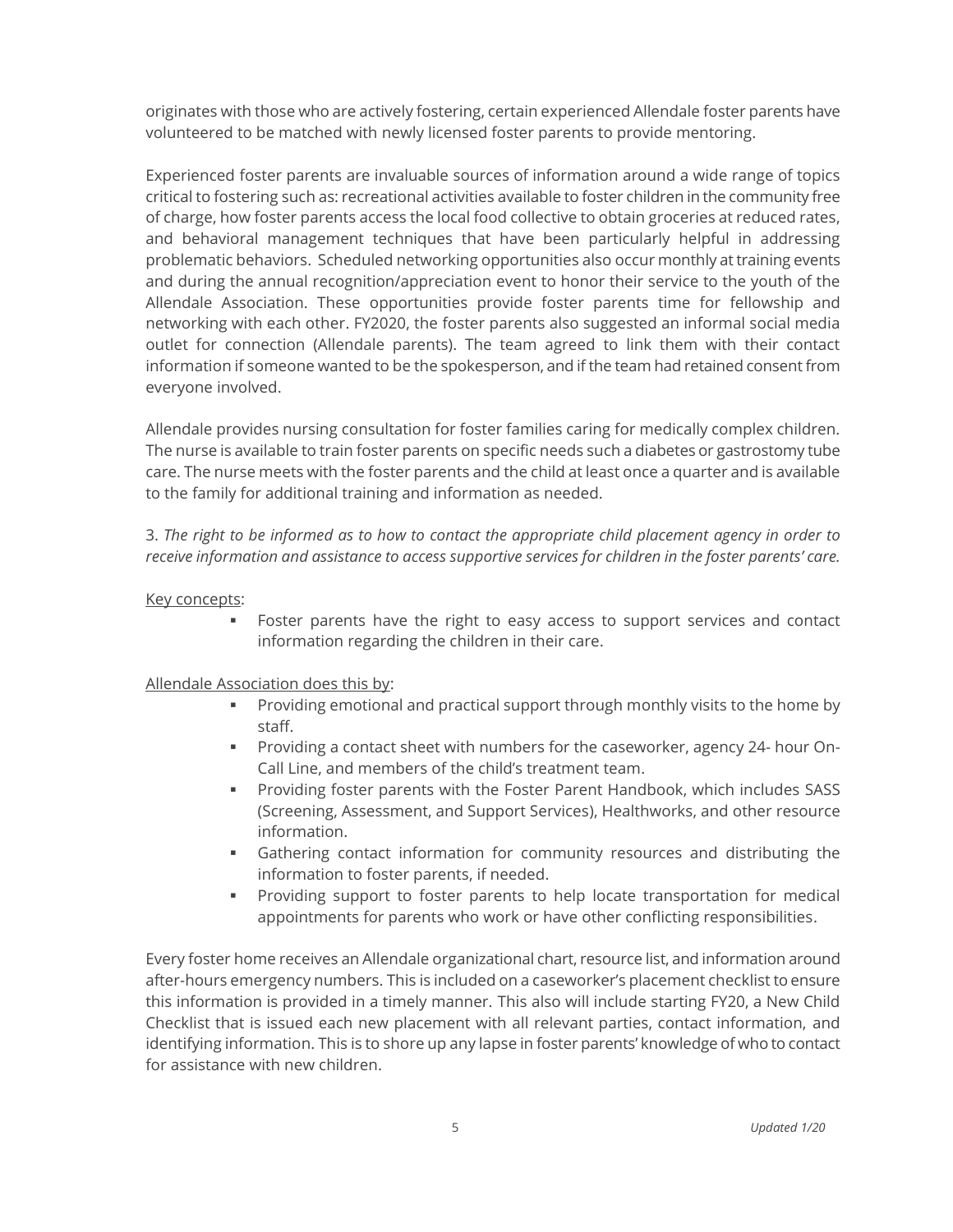Allendale provides a 24-hour/ 7 day per week, on-call foster care worker available to provide emergency support to the foster home as needed. In addition, an on-call supervisor and the Director of Foster Care are also available to provide further assistance during times of crisis. Oncall staff will assist foster parents in accessing external services, such as SASS, when necessary.

As part of the foster care treatment team, foster parents have several avenues for identifying and accessing supportive services. Within 30 days of placement, foster parents are invited to participate in a Child and Family Team Meeting (CFTM), where the youth's service needs are reviewed and any needed assistance in accessing services is explored.

As the Bradley Counseling Center is part of Allendale Association, clinical and psychiatric services are readily available to Allendale's foster care youth and families. Ongoing needs assessments occur during the ongoing face-to-face contact between caseworker and the foster family. In addition, Clinical Consultations (CCs) provide foster parents another opportunity to discuss concerns and issues as they arise with other members of the clinical treatment team. Such consistent dialogue provides for a pro-active, collaborative approach to identifying and addressing service needs in a timely fashion. Agency staff assist foster parents in accessing services on an ongoing basis (e.g. referrals, resource locations, phone numbers etc.).

Allendale caseworkers schedule home visits at times that are convenient for foster parents and allow for ample time to spend time speaking not just with the foster children in the home, but with the foster parents, as well. Caseworkers ensure that the family does not feel rushed during home visits and has opportunities to ask questions and seek input on how to best care for their foster child. Caseworkers are also readily available via email or phone to answer foster parents questions and concerns in a timely manner.

In the summer of 2018, Allendale Foster Care began a Foster Care Closet, comprised of donated (new and gently used) items that is open to be utilized by all foster families when they attend training. This closet fills a room in the program department office and has been well-received.

4. *The right to receive timely financial reimbursement, commensurate with the care needs of the child as specified in the service plan.*

#### Key concepts:

- **•** Foster parents have the right to be oriented to funding available to support the needs of the child and how to access the financial support.
- The rate schedule is made known to foster parents.

Allendale Association does this by:

- Providing a monthly board payment for foster children in the care of the foster parent.
- Providing funding and respite, as well as activity/enrichment funds, on a monthly basis for foster parents with specialized foster children in their home.
- **EXE** Assessing the child's needs formally at the time of placement, at Child and Family Team Meetings (CFTMs), and at any time that new issues arise to identify what resources and financial support is needed.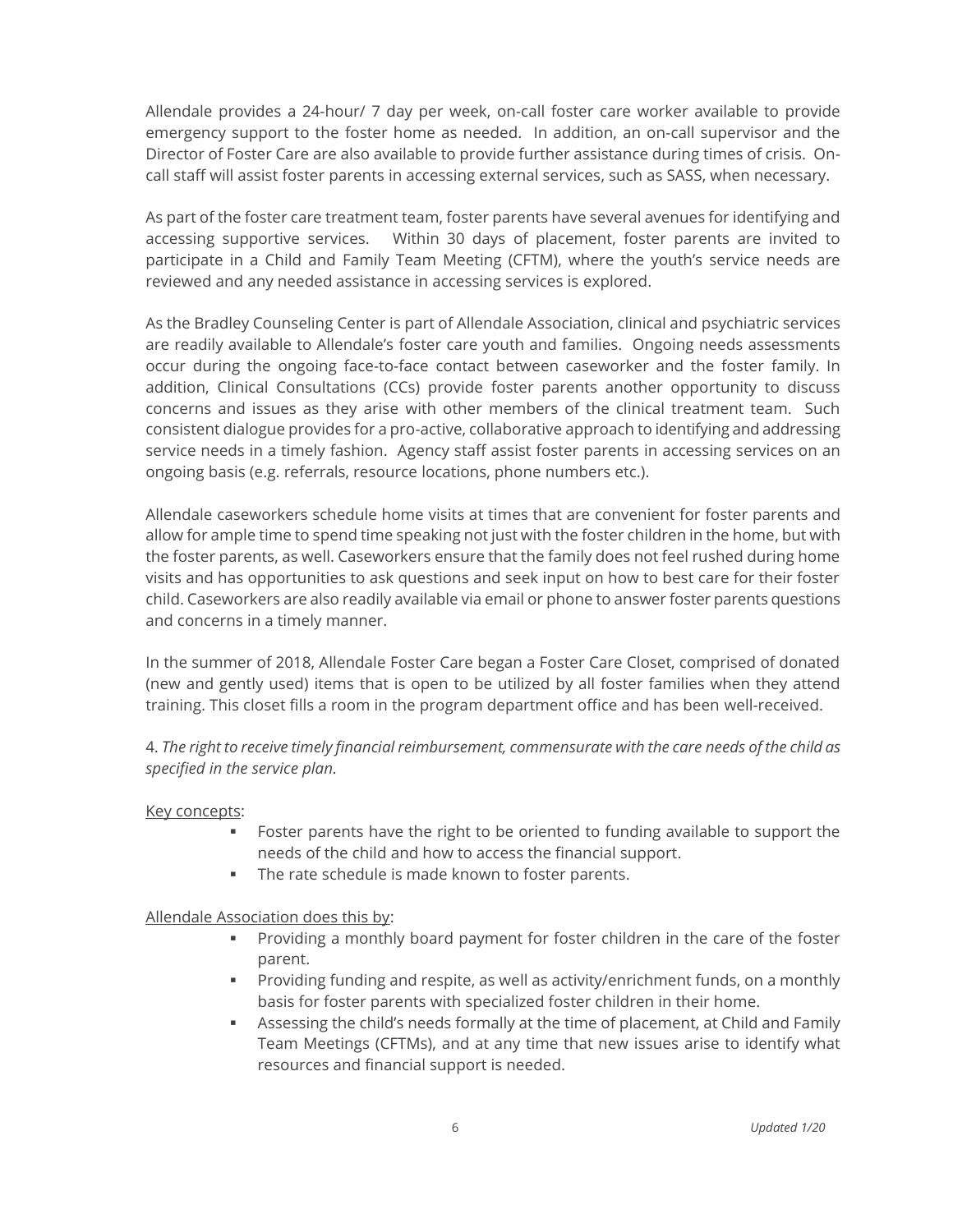Allendale makes financial checks for board payments available on the fourth working day of the month after 4:00 p.m. Foster parents can choose to regularly pick up their check at the Bradley Counseling Center office, have them mailed to their residence, or utilize direct deposit. Allendale also provides reimbursement for respite care on a monthly basis for children in Specialized Foster Care.

At the time of admission to the Foster Care Program, the child's developmental, medical, educational, psychological, social, cultural and recreational needs are assessed as part of the Integrated Assessment (IA) and Service Plan development processes. Assessment is repeated at each quarterly CFTM and when new situations and issues arise for the child. Developmentally appropriate therapeutic services are researched and identified as recommended by the assessment process and included in the treatment plan toward meeting the child's individualized goals. Resources are sought to meet the child's goals in their foster home placement and goals working toward achieving their permanency goal. All resources for foster children available through DCFS and other organizations are utilized. When meeting individual needs requires additional funding, a budget is developed by the caseworker in collaboration with the foster parent and the identified resource, and if appropriate with the child's input. It is then approved by the Director of Foster Care. Staff also seek scholarships and funding to provide additional recreational, educational, vocational, or other opportunities of interest to youth.

For children in Specialized Foster Care, enrichment funds are available for exploration of new interests, recreation opportunities, classes, camps, or other activities. The total amount available is documented on the monthly board statement foster parents receive.

For families with specialized foster children, at each quarterly meeting, foster parents are informed of the amount of enrichment funds left for the child that year. Additionally, families are sent a blank respite sheet on a monthly basis to submit to their caseworker, which serves as a reminder these funds are available. The team of foster parents was reminded this year that they should *always* reach out to the director for any questions surrounding fiscal, monetary, or other payment inquiries. The director reminded them that she is more than happy to research, investigate, and correct anything that does not seem to make sense to parents.

Any financial disputes are handled individually, and resolved in a timely manner utilizing the following process:

- When a payment concern arises, the director is available to discuss the issue with the foster parents immediately on the phone. If needed, a meeting is scheduled where the issue is reviewed to determine whether it is a programmatically valid claim.
	- $\circ$  If the claim is determined to be programmatically valid, the foster parent is given the option of having a check issued immediately or having the funds added to the next monthly board payment.
	- $\circ$  If the claim is determined to not be programmatically valid, the foster parent is provided with the written policy regarding the disputed issue. Attempts are also made to help identify community resources that may provide additional funding. If the foster parent wishes to further appeal the decision, they are directed to the agency Vice-President and/or the Advocacy Office.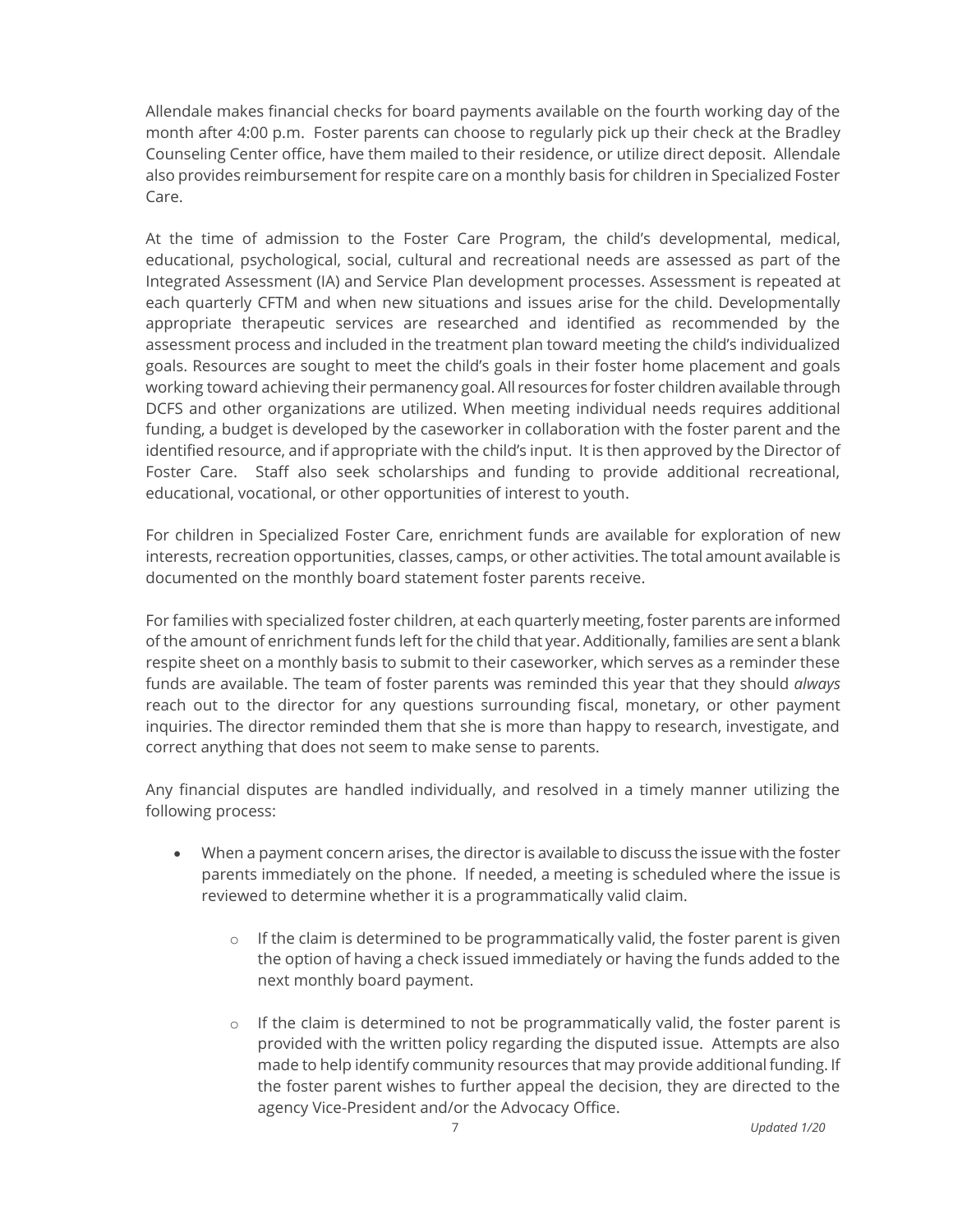5. *The right to be provided a clear, written understanding of a placement agency's plan concerning the placement of a child in the foster parent's home. Inherent in this right is the foster parent's responsibility to support activities that will promote the child's right to relationships with his/her own family and cultural heritage.*

### Key concepts:

- Foster parents have a right to be made aware of the child's permanency goal at the time of placement, changes to this goal throughout the duration of the placement and be allowed active involvement in service planning for the child.
- It is important for foster parents to be aware who the key team members are in the child's life, their contact information, and which providers will be visiting the child in the home. Additionally, foster parents have the right to understand the role of the service providers.
- Trainings are important to promote an understanding of how to preserve memories and milestones for the child, how to promote and enhance the child's cultural identity; and how to support the child's relationship with biological family.

### Allendale Association does this by:

- While assessing placement, Allendale staff explores the needs of the child and the inherent and culturally significant issues of the child and the family of origin to consider whether the foster parent has the resources and willingness to provide for the child's needs and engage in the permanency planning process with the biological family.
- Providing an individualized form listing family and collaterals and their contact information to the foster home at the time of placement and as new information is available. The form also lists which service providers will be visiting the foster home.
- **•** Providing foster parents with training on how to support ties with biological family and cultural identity.
- **•** Including foster parents in planning for foster youth's visits with biological family during home visits and at quarterly Child and Family Team Meetings (CFTMs). Both the youth's connection to biological family and also the foster family's schedule needs are respected.
- Reviewing the creation and updating of Life Books at quarterly CFTMs, which brings awareness to how familial and cultural connections are being sustained in the child's life.
- **EXECT** Including foster parents in CFTMs, Administrative Case Reviews (ACRs), and other DCFS court hearings and meetings, when applicable.

As part of the foster care team, foster parents meet regularly with other team members to review treatment plan issues and make recommendations. Foster parents are an integral part of all treatment planning decisions along with biological parents. This includes discussion, but is not limited to, ways to make visits and communication with the biological family most productive while also coordinating around the schedule needs of the foster parents.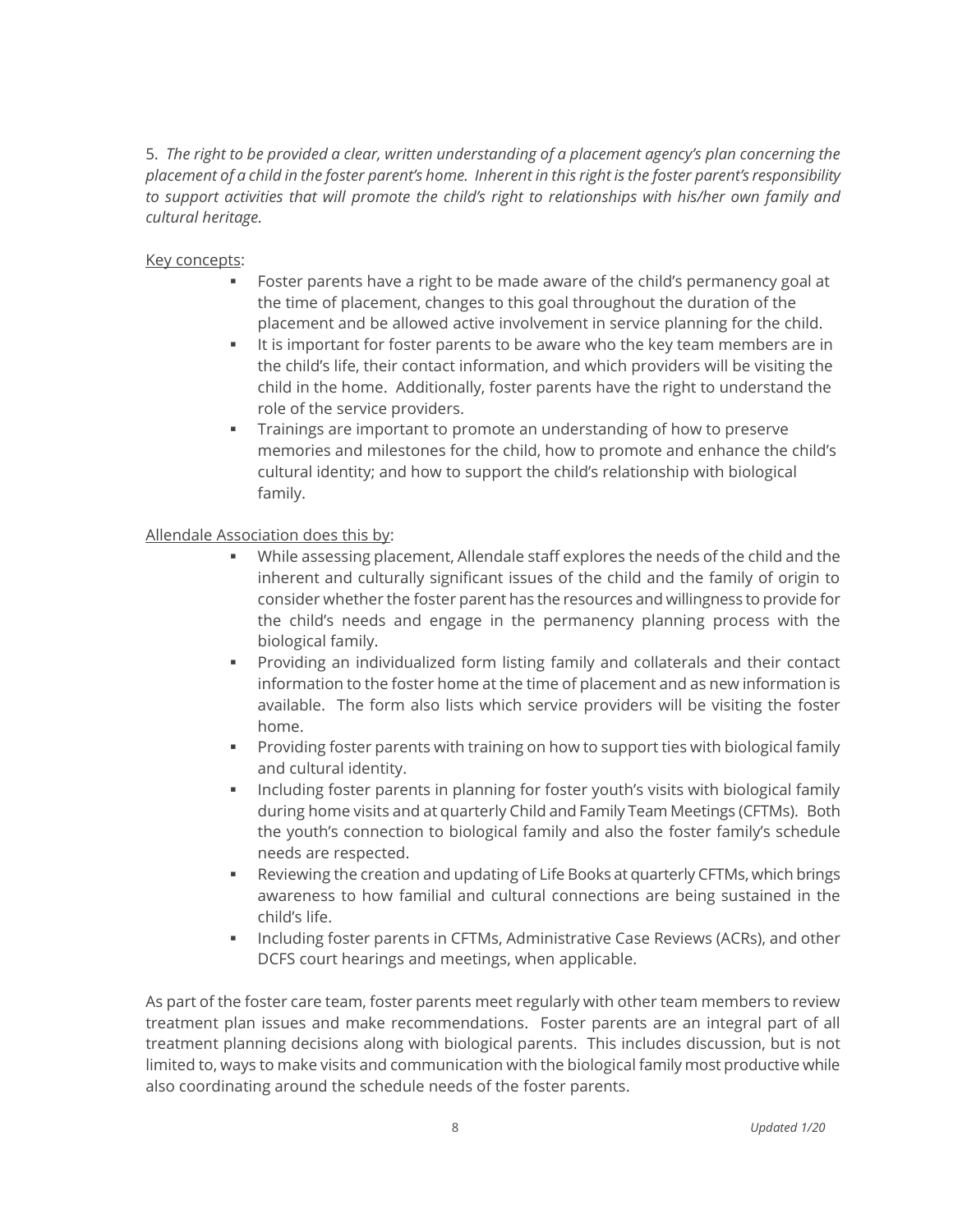In addition to the general history of a youth, information around connections the youth has with biological parents is highlighted. Discussions regarding current visitations with biological family take place and visit plans are reviewed at the time of pre-placement visits and throughout the placement. Considerations to the foster parents schedule are taken when scheduling parent/child and sibling visits. Level of supervision on parent/child visits are also discussed with the foster parents so that they are able to offer insight into issues that may arise. With biological parents, a mentoring relationship is encouraged as reunification plans are implemented. Shared-parenting with biological family is encouraged, as the alliance between foster and biological parents provides an opportunity for more stability for the youth during the transition.

The creation and updating of Life Books is reviewed at quarterly CFTMs, which brings awareness to how familial and cultural connections are being sustained in the child's life. This year, the casework team has agreed to assist in the accumulation of letters, photos, timelines of events, and other life details that foster parents indicated are hard to find at times. This will become a check box on our CFTM list, and assessed throughout the year, when children and foster families are seeking more information or pictures.

Regularly scheduled Clinical Consultations (CCs) are offered for every child that includes participation by the biological and foster parents, other identified relatives, and treatment team members. Through these ongoing conversations, a shared understanding of the child is facilitated to include a plan for how to ensure family connections are maintained (or established if a youth is seeking a family member and during a search of past documents received by a caseworker lead to opportunities to re-connect them). Staff conduct assessments of biological family members so that foster parents are able to understand that there may be family members who are safe resources for the youth. Foster parents are assisted in developing an alliance with other biological family members. A potential support for the foster family may also develop, as these screened/approved relatives may serve as a resource for the youth.

Caseworkers are required to share the outcomes and updates from meetings or hearings the foster parent is unable to attend within 24 hours of the meeting or hearing to ensure that the foster parent has all the necessary information in a timely fashion. It was also noted that the families would like more comprehensive updates about the ongoings in court and any decisions made. They indicated in our dialogue, that they do not always understand what has transpired, and would like for the next visit to include an update and thorough explanation. The team committed to this process.

Foster parents are offered in-service training and education to help them incorporate the importance of the child's family connection and cultural heritage into the child's daily living experience, and to develop an understanding that not all biological family members are safety risks. This education is designed to ensure that the biological family is treated with respect in the foster home, and that the child is able to follow the visitation and communication plans outlined in the service plan. In addition, foster parents are encouraged to establish healthy and open relationships with the biological parents of a child in their care.

Through utilization of foster parents as parenting mentors to birth families, foster parents are able to serve as role models to birth parents. This promotes a more trusting, open relationship with the birth parent that is based on helping serve the best interest of the child and provides opportunities for better adjustment for the youth and a more successful outcome in permanency planning for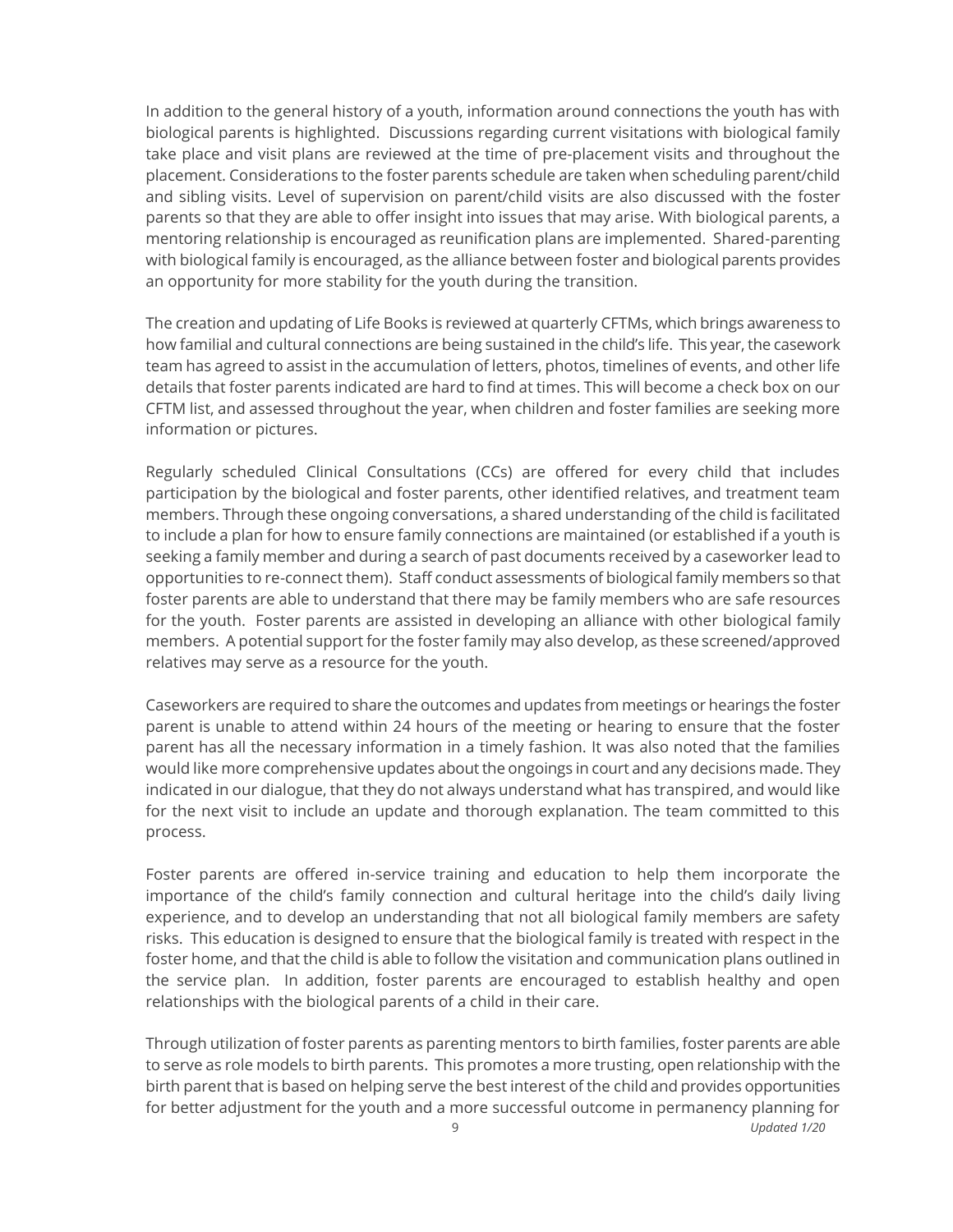the youth. This is achieved through the foster parent's inclusiveness in appointments and educational activities for the youth, full utilization of foster parents as treatment team members, and ongoing communication regarding the youth's needs.

6. *The right to be provided a fair, timely and impartial investigation of complaints concerning the foster parents' licensure; to be provided the opportunity to have a person of the foster parents' choosing present during the investigation; right to be provided due process during the investigation; right to be provided the opportunity to request and receive mediation and/or an administrative review of decisions that affect licensing parameters; and the right to have decisions concerning licensing corrective plan specifically explained and to the licensing standards violated.*

#### Key Concepts:

- **.** If licensing concerns or violations occur, Due Process exists there is no cause for undue alarm.
- **EXECT** There are resources available for support during an investigation process. A mediator or advocate is available to foster families.

# Allendale Association does this by:

- **•** Providing support (e.g. though education) to foster parents through investigating all complaints in a timely manner – the same day if possible.
- **Encouraging foster parents to identify an advocate to be present during investigative** processes.
- **EXEL Assisting the foster family with the appeal process and providing support throughout** the investigation process.

When there is a licensing complaint, the agency investigates this complaint in a timely fashion. The Allendale Foster Care Family Development Specialist or licensing worker sets up a meeting at the foster family home. If the complaint originates from a source outside of the agency, the Foster Care Family Development Specialist or licensing worker notifies the foster family as soon as the complaint is received, but no later than 24 business hours after its receipt. If the complaint originates from within the agency, the caseworker or Foster Care Family Development Specialist or licensing worker will notify the foster parent within 24 business hours from when the complaint is made, when possible.

As part of the investigative process, the licensing worker or the Foster Care Family Development Specialist or licensing worker interviews the foster child, the foster parents, and other parties as necessary. The investigative process is completed within 30 days of receiving or making the initial complaint. If the investigation is incomplete after 30 days, the foster parents will be notified prior to requesting an extension from DCFS. Foster parents are encouraged to have an advocate person of their choosing present during the investigation process. All investigations are completed with close monitoring by a program supervisor, in a timely manner, and may include staffings with the Allendale clinical team. If warranted, a written license compliance record indicating the licensing standard with which they are not in compliance, and the time frame for correcting the item is discussed with and given to the foster parent. In addition, a written copy of foster parent's rights is given to the family at that time including their right to appeal*.* Agency staff, if requested, is available to assist the family with the appeal process.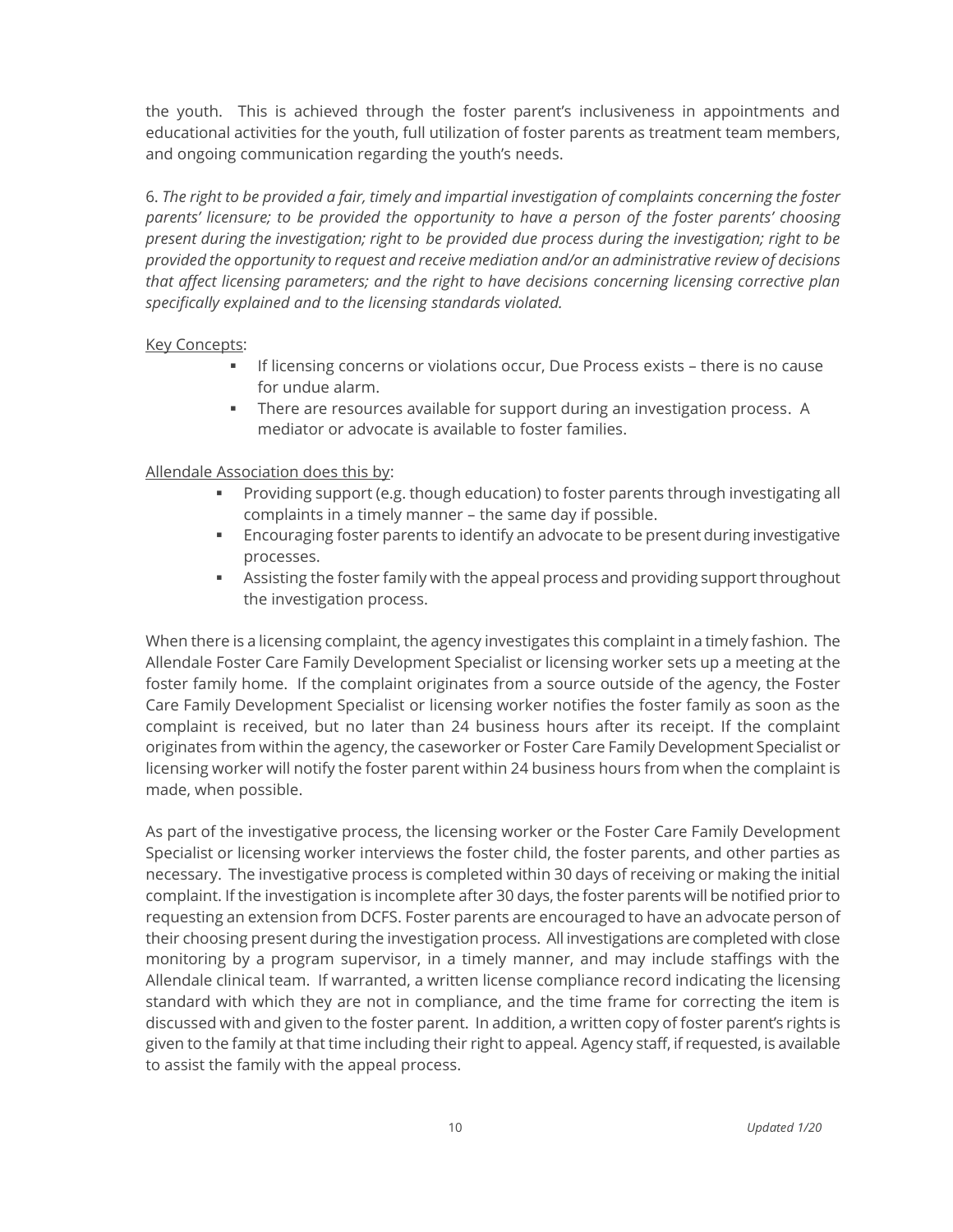The first step in the appeal process is an informal meeting that includes foster parents, the agency licensing representative (and/or Foster Care Family Development Specialist), the Foster Care Program Manager/agency licensing supervisor, and Director of Foster Care. At this time, the licensing standards that have been violated and any resulting corrective plans are fully reviewed and the decision making process explained. If issues remain unresolved and the foster parents wish to carry the appeal to the next level, agency staff will assist foster parents in composing a written request to the licensing coordinator of the Northern region. This request will ask for an Informal Review, which will include foster parents, an advocate person of their choosing, the agency licensing representative, the agency licensing supervisor and the Northern Regional Licensing Administrator.

If issues continue to be unresolved, foster parents may choose to request a formal administrative hearing. Requests for mediation and/or administrative review of licensing are again written and sent to the Northern Regional Licensing Office, and the above noted parties are required to participate. Foster parents are also made aware of the Illinois Foster Parent Advocacy Office line in the event they would desire to utilize this for support.

7. *The right at any time during which a child is placed with the foster parent, to receive additional or necessary information that is relevant to the care of the child.*

#### Key Concepts:

- Relevant information regarding the child is communicated to foster families as it becomes available.
- All staff of the Foster Care Team are available to help the foster parent understand the youth's mental health needs, which aids the family in more effectively understanding and managing the needs of the youth.
- **EXEC** Agency staff will provide Life Books to foster parents to complete with their foster children and, whenever possible, information regarding the child to assist in doing so.

#### Allendale Association does this by:

Providing information to foster parents as soon as it becomes known in order to provide full disclosure to the foster family. Prior to placement of the youth, meetings to provide full disclosure are held as often as needed to provide thorough information to the foster family. Once a child is in care, information is shared via phone calls, at home visits, and also during Child and Family Team Meetings (CFTMs).

Staff and foster parents are routinely trained in the appropriate release of information and access of appropriate consents for this release. Confidentiality issues, as they relate to foster care, are incorporated into the different topics presented during the year. Caseworkers are responsible for regularly providing foster parents with all available information that affects the child in their care. Caseworkers attempt to share all information at intake of a placement. This information can include, mental health and medical diagnoses, previous number and nature of placements, behavioral episodes that relate to diagnoses or trauma, trauma history, school information, court processes and current permanency goal of the court, medications, allergies, medical history, history of psychiatric hospitalizations, and any and all other pertinent information to the child themselves.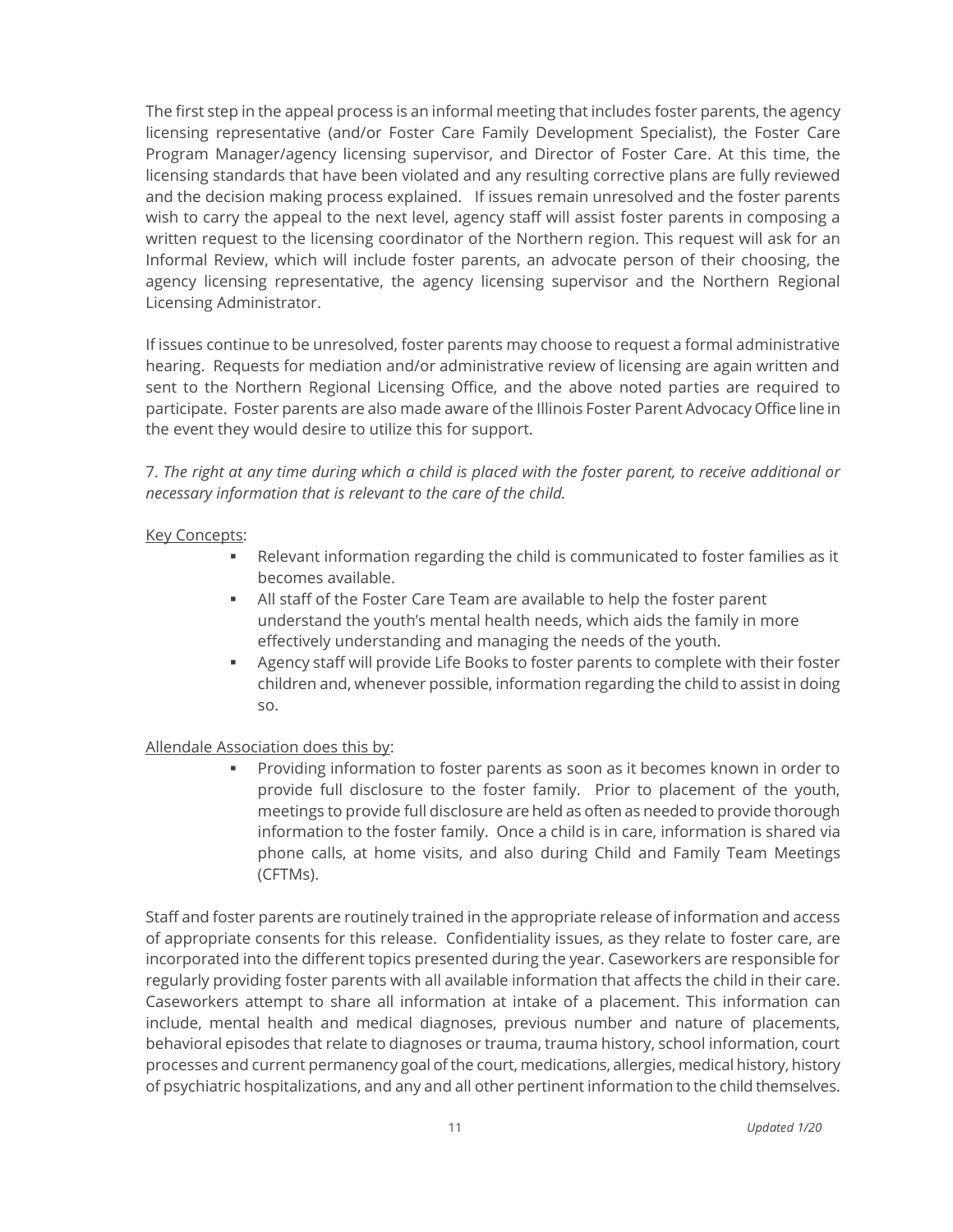The team continues to commit to sharing any and all further information gathered or ascertained after the case comes into care and placement in the foster home. These check-ins will also be added to the regular 90-day CFTM list of tasks and so in preparation for the meetings, supervisors will review what is being disseminated to foster parents. This is also a regular conversation in staff supervision (weekly) as to what new information has surfaced regarding a child in our care.

Regularly scheduled Clinical Consultations (CCs) provide the foster parent with the opportunity to engage with fellow team members around a child's emotional and behavioral functioning. Each team member shares observations and poses questions, which assist in identifying clinical issues and provides the opportunity to receive more immediate support for issues and concerns. A special effort is made to arrange CCs at times when key participants can attend. New information is often available from the school, therapist, and/or other collateral contacts. Having a regular time to consult with these parties provides the medium for foster parents to hear observations and to ask questions to put together a broader picture of their child. Additional CCs are offered by phone or in person with foster parents individually or with subgroups of the treatment team in order to clarify issues and to create plans as issues arise. CCs incorporate the valued role that foster parents play as treatment team members in intervening to reduce referral problems and to contribute to the development of the service plan recommendations. This process also ensures that every team member has access to all information and the opportunity to see/hear and include all perspectives of what needs a youth has. It provides more thorough insight into treating and stabilizing the "whole" child as all team members develop a shared understanding of the youth's mental health needs in a timelier manner.

8. *At the time the caseworker places a child with a foster parent or prospective adoptive parent, or prior to placement of the child, whenever possible, the worker shall provide available information necessary for the proper care of the child in writing to the foster parent or prospective adoptive parent.*

#### **Key Concepts:**

- With exception of confidential information regarding birth parents, foster parents are provided written documentation regarding medical, educational, mental health, legal history, and relevant other known information necessary for the care of the child.
- **•** The foster parent has the right to participate in full-disclosure meetings and all transitional meetings during the pre-placement visit process.
- Full disclosure meetings will be held with foster parents before placement occurs (except in cases of emergency placements).

# Allendale Association does this by:

- Training staff and foster parents regarding pertinent policies and procedures around sharing information regarding the child to be placed.
- Providing foster parents written documentation regarding medical history, educational history, service planning (including visitation arrangements), and case history of the child.
- **EXECT FACILITY FOULD HEAT FIGURE 1** Facilitating full disclosure meetings and visits prior to placement.
- **•** Communicating, which is an ongoing process. Staff is responsible for sharing information during weekly home visits, Clinical Consultations (CCs), Child and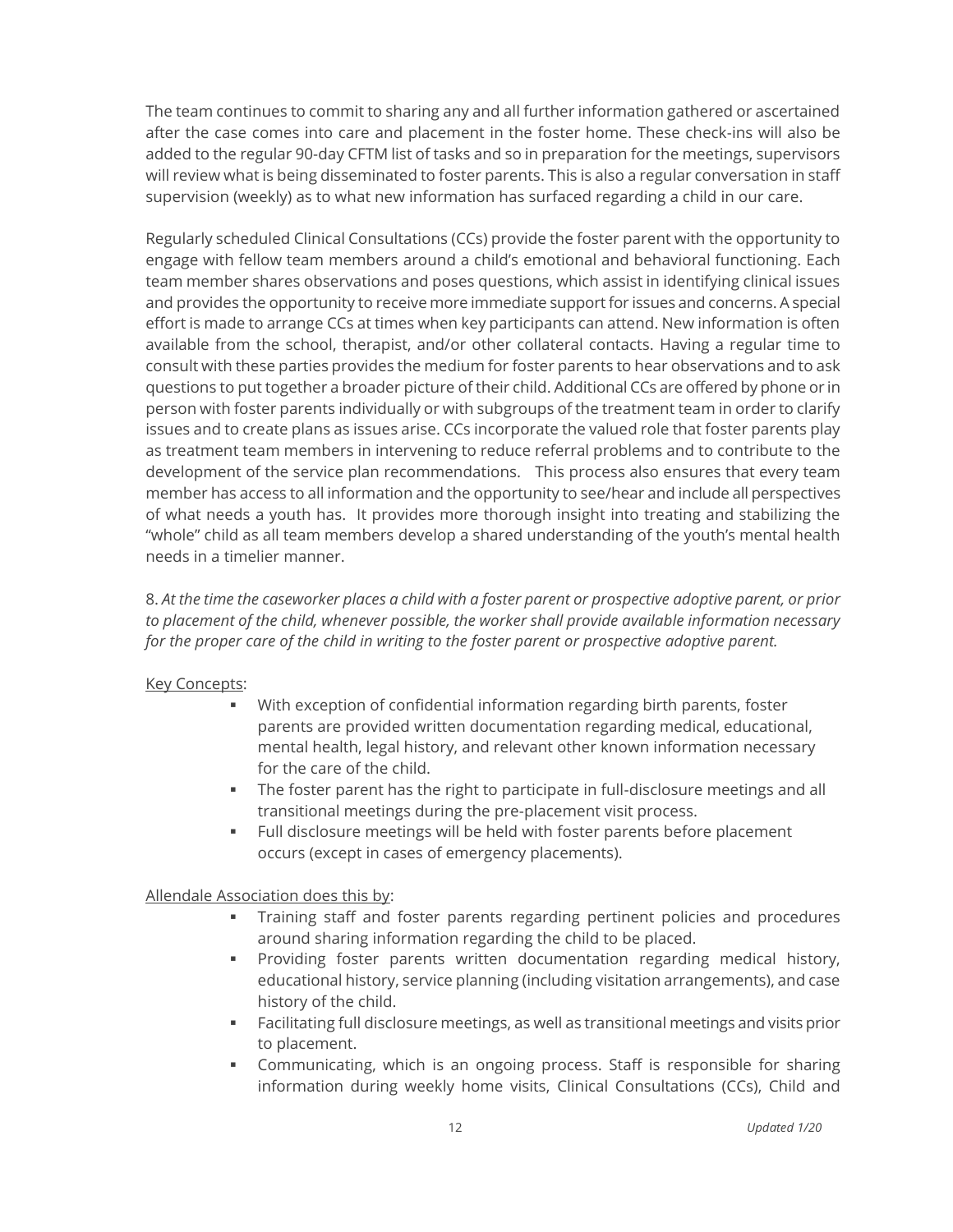Family Team Meetings (CFTMs), court hearings, and Administrative Case Reviews (ACRs).

■ At the time of placement, Allendale Staff utilize the CFS 600-4: Sharing Information with the Caregiver, a form which ensures foster parents have necessary information on the child or determines a plan for the caseworker to share that information with the caregivers in case necessary information is not available at time of placement.

Prior to placing a child in a foster home, meetings facilitating full disclosure are held which include the prospective foster parents, referring staff members, receiving foster care program staff, clinical staff (if applicable), licensing staff, program manager, and director. Foster parents are invited to read and review in person the hard copy referral documents (on the child only) that are provided to the agency prior to meeting to discuss the child. In this way, foster parents are encouraged to fully appreciate the referral problems, family connections and visitation needs, and the cultural background of the child. While hard copies are not *released* at this point in the process, viewing the child's issues in words seems to better assist foster parents in preparing questions for consideration to assess their resources and what training or plans are needed to support the child in their home and local community.

At these meetings, the prospective foster parents and the Allendale staff receive all available information necessary for the proper care of the child and have the opportunity to ask questions of the staff who know the youth the best.

If the child was previously placed in residential treatment, the foster parent receives specific information about the child's presenting behaviors, the status of those behaviors, and any new behaviors that have occurred while in residential treatment. Foster parents also receive information about the effectiveness of the interventions used in residential treatment and behaviors they may exhibit in the home. The foster parent also receives direction in how to structure their home for the maximum benefit of the child through assistance in creating a Home Agreement and Treatment Plan.

The content of these documents has been fully discussed with foster parents prior to placement as part of the full-disclosure process. In the case of emergency placements, when all of the above referenced information may not be available, agency staff will provide known information verbally as it becomes available, and subsequently provide this information in writing within 10 working days after placement. During the full disclosure process and prior to accepting placement of the youth, the prospective foster parents sign an acknowledgment that the information was received, with check boxes indicating that they have received all information known to the agency. This acknowledgment also states that the foster parent had the opportunity to discuss the needs and understanding of the youth first verbally via phone calls, then through consultations and meetings during the transition/pre-placement visits. Foster parents are provided with all of the information needed to best meet the needs of the child while respecting the biological family's right to confidentiality. Caseworkers seek supervisory review and approval of all information prior to releasing information.

A portion of the weekly foster care team meeting is dedicated, as needed, to training agency staff on the policies and procedures, including those related to sharing of information with foster parents, pertinent to the Foster Parent Law. Caseworkers are held accountable for sharing of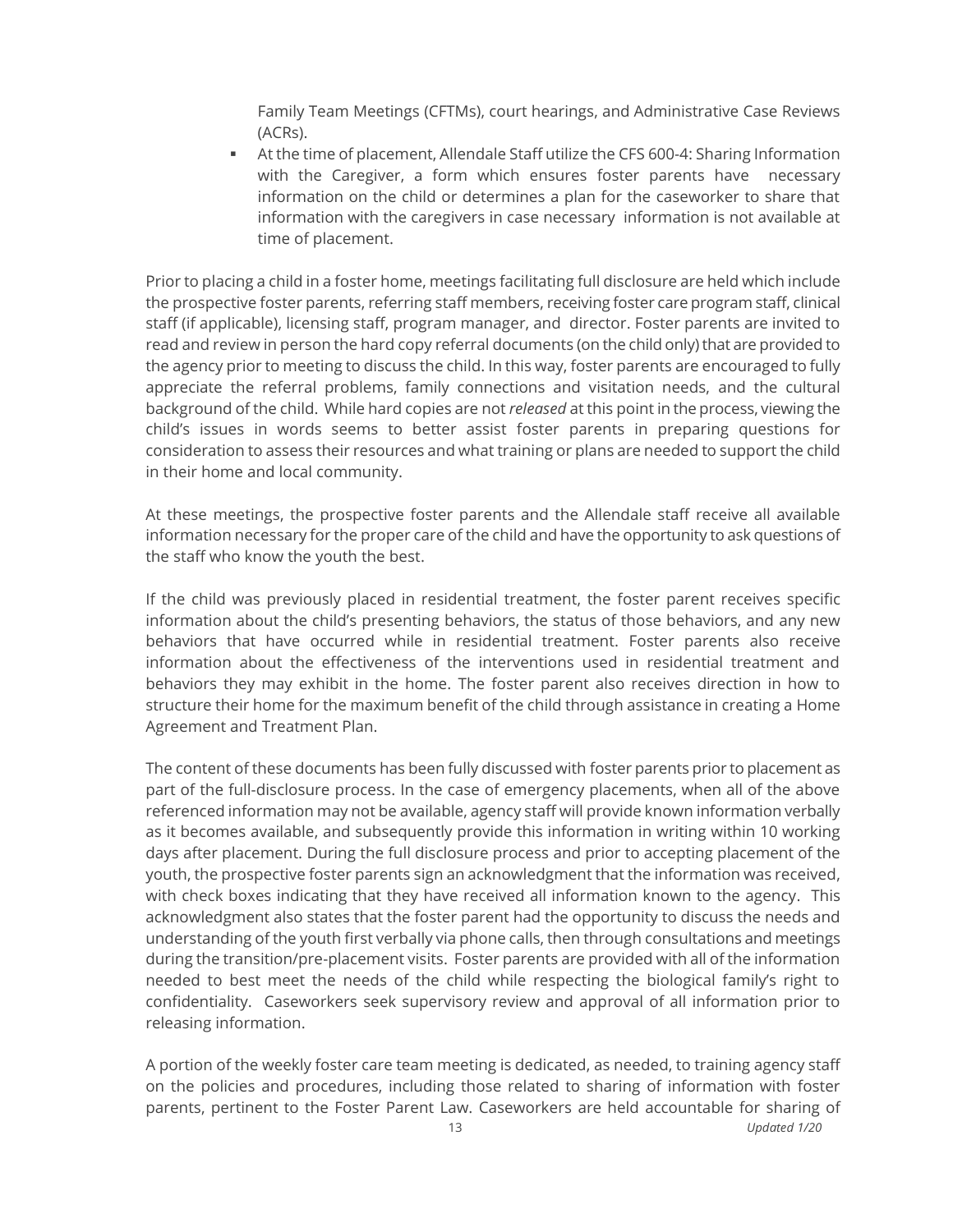information with foster parents through a number of venues including: CFTMs, clinical staffings, weekly reviews during team meetings, and individual supervision. Foster parents annually (during licensing monitoring) sign a form acknowledging that they have received and reviewed their rights and responsibilities, which is required to be maintained in the file.

*9. The right to be notified of scheduled meetings and staffings concerning the foster child. In order to actively participate in the case planning and decision making process regarding the child, including individual service planning, administrative case reviews, Interdisciplinary staffings, and individual educational planning meetings; the right to be informed of decisions made by the courts or the child welfare agency, concerning the child; the right to provide consideration in the same manner as information presented by any other professional on the team; and the right to communicate with other professionals who work with the foster child within the context of the team, including therapists, physicians, and teachers.*

#### **Key Concepts:**

▪ Notification of all that goes on in child's life and inclusion in decision-making process for planning regarding child's permanency plan/goals and daily treatment (affiliated with Right #1).

Allendale Association does this by:

- Treating foster parents as vital members of the team and, as such, encourages full participation in case planning and decision-making process for the Youth in Care.
- Notifying and encouraging foster parents to participate at court hearings, Administrative Care Reviews (ACRs), Child and Family Team Meetings (CFTMs), and regularly scheduled Clinical Consultations (CCs).

Allendale Association believes that as integral members of the child's treatment team foster parents should be included and invited to the CFTM. Staff will set up expectations with birth parents that foster parents are to be included in these meetings in order to facilitate communication between foster and birth parents for effective co-parenting. In order to encourage this, staff will consider both foster and birth parent's schedules when scheduling CFTM's. Foster parents are asked and expected to give their thoughts and concerns from their unique point of view. These concerns will be given the same consideration as any other member of the child's team. The staff person chairing the staffing will ensure that this occurs.

Caseworkers consult with foster parents around scheduling of CCs and child staffings in a timely manner*.* These staffings include, but are not limited to: educational, quarterly, and legal staffings. Whenever possible, scheduling the next staffing is done as part of the staffing agenda to ensure all parties are included in the scheduling process. They continue to notify the foster parents of the next court date and advise them regarding the likely content of the court session. Likewise, at the occurrence of a 6-month ACR (Administrative Case Review), letters of notification from DCFS, along with a phone call from the caseworker remains consistent practice. This fiscal year, the team has begun a new process of scheduling CFTMs whereby the next date is chosen during the previous meeting, and so it can be added to an agency wide calendar, tracked and notices can be sent out sooner. This is also so that if there happens to be a conflict in time, the time can be changed to accommodate the foster parents sooner.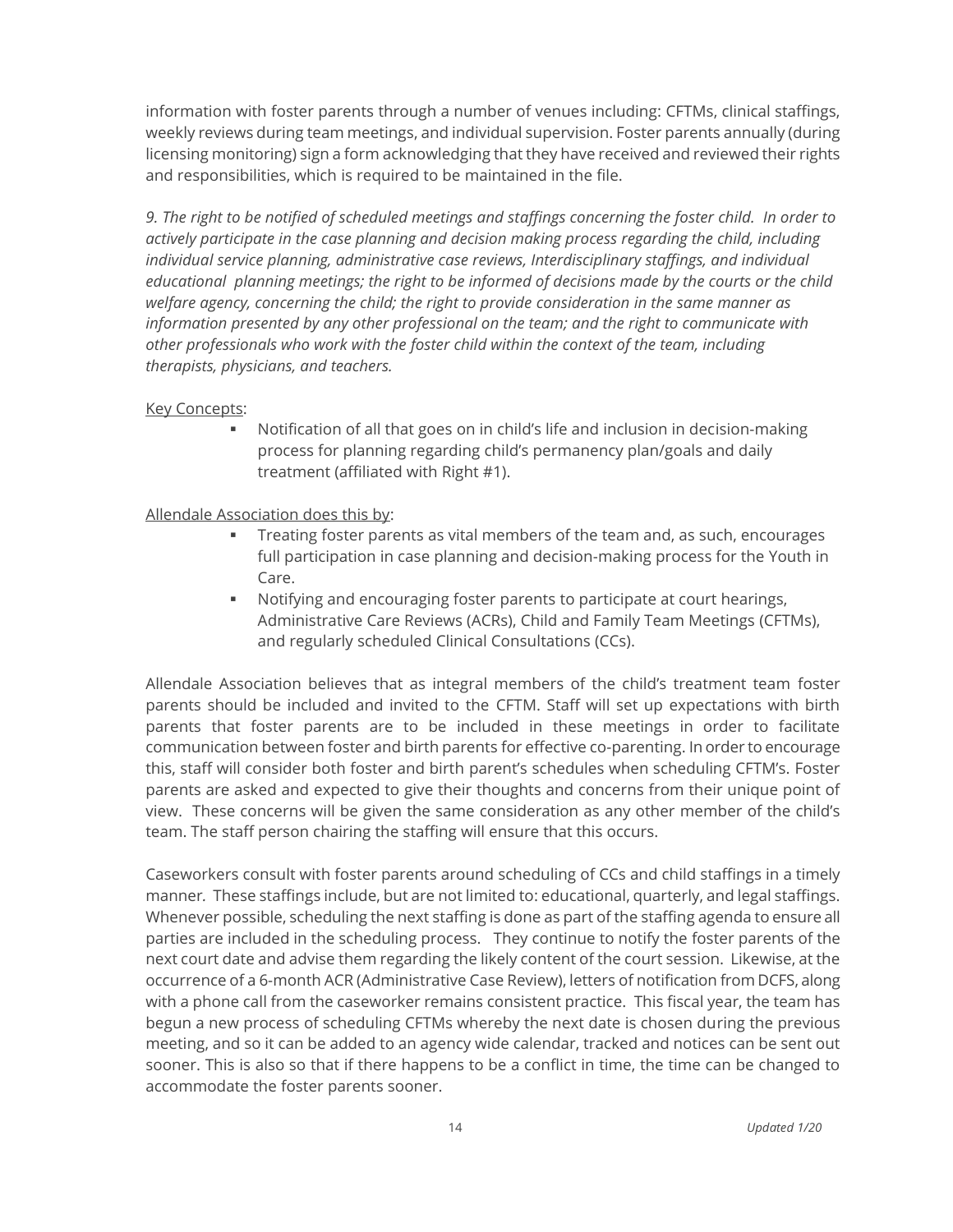Foster parents are not only notified of staffings, court hearings, and ACR's relating to their foster child, they are also strongly encouraged to attend these meetings, hearings, and staffings. If a foster parent is unable to attend any meeting, hearing, or staffing relating to their foster child, it is the responsibility of the child's caseworker to inform both the child and the foster parent of the outcome of any meeting, hearing, or staffing. In the case of an emergency staffing, the caseworker will immediately notify the foster parent, explain the concerns, request feedback on these issues, and encourage the foster parent to attend the emergency staffing. Caseworkers are held accountable in weekly supervision, for coordinating the scheduling of the comprehensive staffings such that all applicable foster care team members are available to attend.

As part of the professional team, foster parents are supported in maintaining regular contact with any service provider involved with their foster child. These service providers include, but are not limited to: physicians, teachers, therapists, and mentors. The caseworker also maintains regular contact with these collateral service providers, and shares updated information with the foster parent regarding issues as they arise

Foster parents are required to participate in DCFS' Education Advocacy training prior to their foster home license renewal so that they understand the vital role they play in a child's education team. Allendale also regularly offers in-service trainings on the Individualized Education Plan (IEP) process. Foster parents are regularly reminded about their role as the child's Education Advocate and the rights and responsibilities that entails.

*10. The right to be given in a timely manner, any information the caseworker has regarding the child and the child's family, which is pertinent to the care of the child and to be making a permanency plan for the child, Disclosure of information regarding the child's family shall be limited to the information that is essential for understanding the needs of and providing care to the child in order to protect the rights of the child's family.* 

#### Key Concepts:

- Encourage a candid relationship between the biological family and foster family in order to facilitate better care of the child and achievement of the permanency plan.
- Protection of the biological family's confidentiality and personal information.
- **•** Information that is able to be disclosed will be shared with foster family.

# Allendale Association does this by:

- **EXECT** Assisting in and encourage foster parents to develop a candid relationship with the biological family in order to facilitate better care of the child, information shared, and achievement of the permanency plan. This is often the key to the success of the placement.
- Supporting foster parents in volunteering to serve as mentors to biological family of the child in their care, and guide that process.
- Giving Full Disclosure verbally for emergency placements and formal, written Full Disclosure, via procedure and paperwork, within 10 days of emergency placement.

Extra documents can be released to foster parents with the consent of DCFS. Releasing information to those foster parents converting to adoptive parents is spelled out in the Adoption Act, with which the agency fully complies. Allendale staff has been trained in the Inter Ethnic Placement Act (IEPA),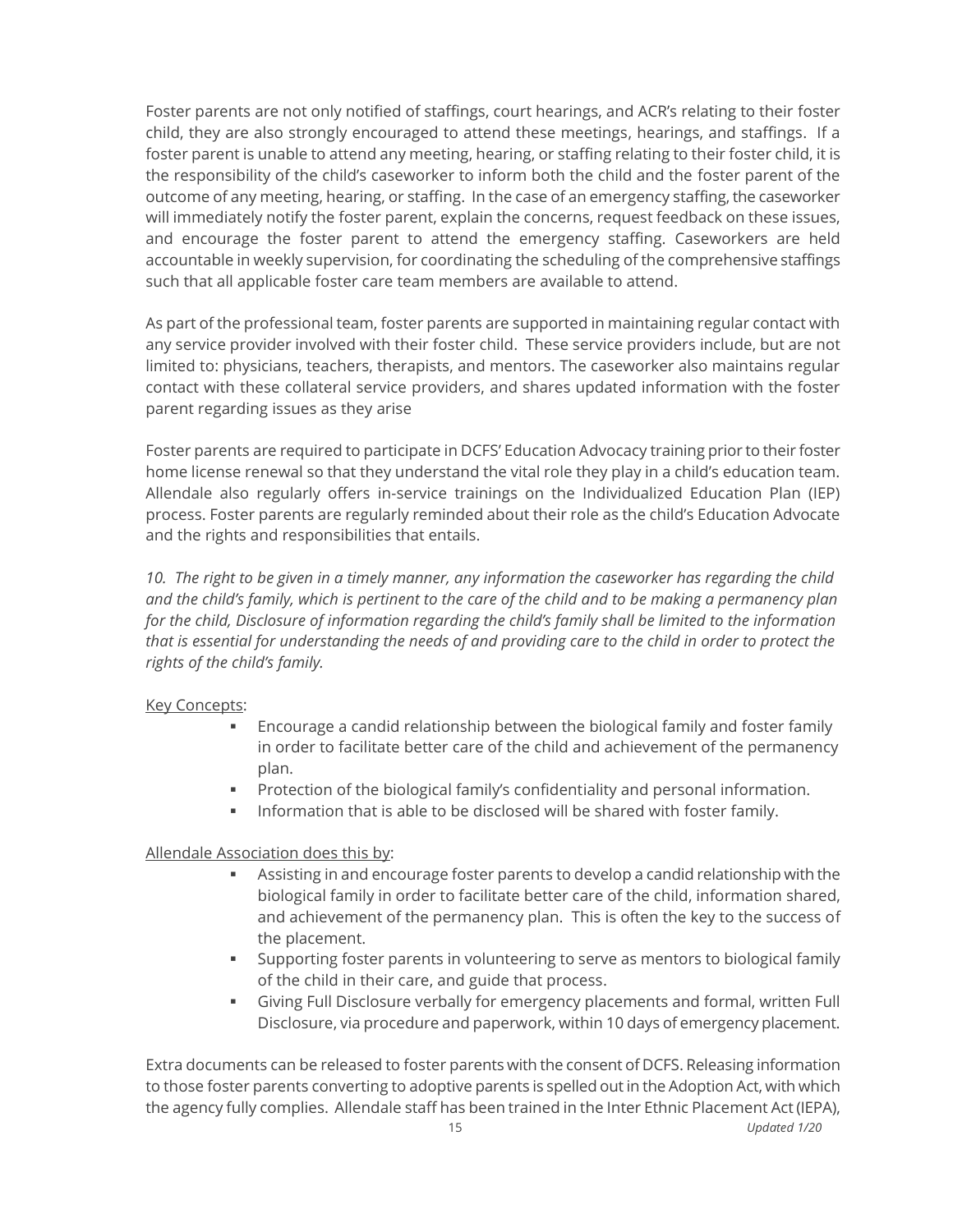which is intended to assist in serving best interests of the child in relation to placements and adoptions. When and if more information about the child becomes available after a child is placed in a foster home, the caseworker will disclose this information to the foster family as soon as possible.

One of the most valuable, but often overlooked, sources of information around a child in placement are the biological parents of that child. They are often the keepers of information regarding the child, unknown to anyone else (e.g. favorite foods, activities enjoyed, etc.). Laying the groundwork for ongoing communication with a child's biological family is therefore an important process. Foster parents are encouraged to attend specific Allendale trainings which focus on developing positive, collaborative relationships with their foster child's family of origin. Agency foster parents with experience in mentoring biological families have taken on a training role with new foster parents. They are able to provide information regarding how best to engage biological families. This is done through guidance and assistance from the agency team.

Biological parents who have developed a good working relationship with their child's foster parents are often willing to trust them with their child's information. Through utilization of foster parents as parent mentors to birth families, they are able to serve as role models to birth parents. This role as a mentor increases the communication with the birth parents and engages the birth family in services for their child. It also serves to foster a healthier, more consistent connection the youth has with his/her biological family. In cases where reunification is the permanency goal for the youth, foster parents are utilized in supervising visits and also in guiding birth parents in developing relationships with the youth's educators and medical providers, once a relationship has been established.

11. The right to be given written notice of any change in a child's case plan, plans to terminate the *placement of the child with the foster parent, and the reason for the change or the termination. The notice shall be waived in cases only with a court order or when the child is believed to be at imminent risk of harm.*

#### Key Concepts:

Placement plans are always discussed in advance with all team members; foster parents are part of this team. A written plan is developed with input from team discussions unless there is imminent risk of harm for the child in placement and then they are temporarily put in place and then later documented.

# Allendale Association does this by:

- Involving foster parents in all aspects of case planning, and input from foster parents is sought regarding placement matters.
- **•** Facilitating transitional planning in order to help both the child and foster family with the transitioning process.
- Supporting the foster parent's right to appeal any involuntary change of placement. The written policy for appealing placement decisions is found in the Foster Parent Handbook and per discussion at any time.

Plans for a change in the placement of a child is discussed in staffings and at the Administrative Case Review (ACR) where input from foster parents is sought and concerns addressed. When a decision to move a child has been reached, a written Notice of Decision (CFS 151) is filled out by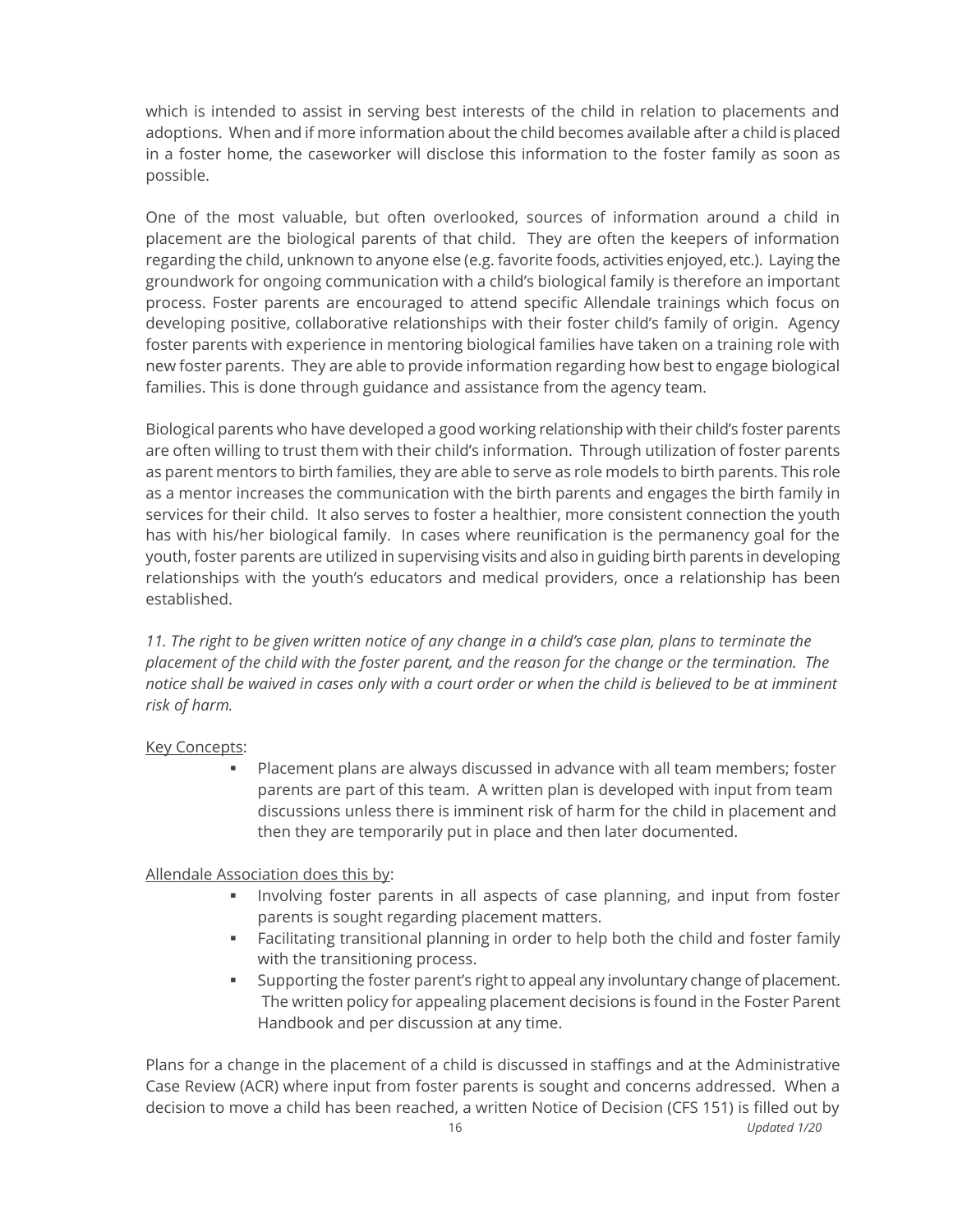staff and given to the foster parents as a formal notification 14 calendar days prior to the child being moved, except when there is imminent risk of harm*.* Foster parents and all parties involved are asked to help develop a transition plan and follow through with the plan within the allotted time.

Foster parents have the right to appeal decisions regarding change in placement, and the staff will remind and encourage them to do this if they are not in agreement. The appeal process (including the emergency review process) is explained in the pre-service training, per request, at Allendale Association, and is in the handbook given to foster parents when licensed. Additionally, a written copy of the appeal process is provided by foster care staff to foster parents when notified of a decision to remove a child from care.

*12. The right to be notified in a timely and complete manner of all court hearings, including notice of the date and time of the court hearing, the name of the judge or the hearing officer hearing the case, the location of the hearing and the court docket number of the case; and the right to intervene in court proceedings or to seek mandamus under the Juvenile Court Act of 1987.*

#### Key Concepts:

- Foster parents, as part of the team, are made aware of all hearings in a timely manner.
- "Timely manner" is determined by the situation and case needs.

### Allendale Association does this by:

- Notifying foster parents regarding upcoming court hearings regarding the youth with as much notice as possible.
- **Encouraging the foster parents to participate in all hearings for the youth in their** care. Ongoing communication regarding upcoming hearings takes place during home visits, regularly scheduled Clinical Consultations (CCs), as well as at Child and Family Team Meetings (CFTMs).

Regularly scheduled CCs provide an opportunity to remind foster parents about the upcoming court hearing and to review with foster parents in advance the pending recommendations, reports, and plans being presented to the court utilizing the foster parents' input. An effort is made to organize times when the Guardian ad litem (GAL) for the child is available, particularly prior to a court date, so that their legal perspective can be available for foster parents to understand issues, the options, and the legal proceedings in the permanency process. Foster parents have a unique role and perspectives in the permanency planning process and every effort is made to provide time for foster parents and the case management team, including the Foster Care Program Manager and Director, to discuss the issues pertinent to the foster parent.

Ongoing court dates are generally scheduled at a court appearance. If the foster parent has a conflict preventing attendance, they are notified of the new court date within 24 hours. Foster parents are encouraged to attend the court hearings to familiarize themselves with the court system and to present their concerns to the court. Foster parents have access to related court training that is routinely offered through Pre-Service Training.

Foster parent feedback around timely notification of court proceedings and their involvement in the court process is solicited during quarterly comprehensive CFTMs. If this feedback arises, it is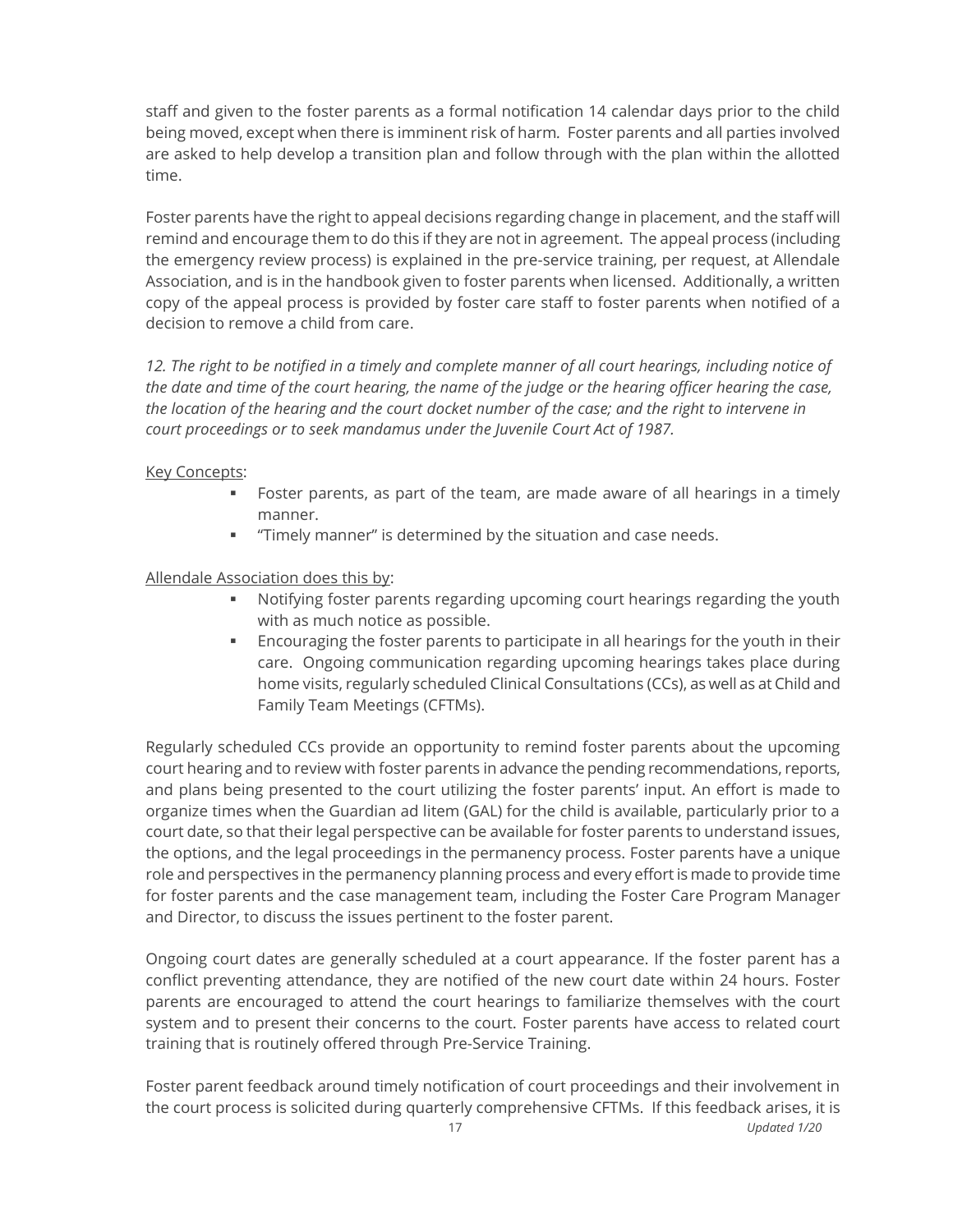then utilized and reviewed as part of the caseworkers weekly supervision, as well as the quality improvement process assuring caseworker accountability.

13. *The right to be considered as a placement option when a foster child who was formerly placed with the foster parent is to be reentered into foster care, if that placement is consistent with the best interest of the child and other children in the foster home.*

### Key Concepts:

**•** Foster parents who have previously cared for any youth have the right to be considered first for placement if placement is being sought again for that youth.

### Allendale Association does this by:

**•** Sharing information regarding the previous of the child. Staff and the foster parent mutually assess the viability of having the child return to their foster home.

When a child leaves foster care only to return to the foster care system, the caseworker reviews the DCFS "SACWIS" system to learn placement history and identify possible options for the youth. A former foster home is considered a placement option, even when the agency may not have served as the previous case management agency for the youth. The caseworker reviews both the child and foster home case files noting any changes that have occurred that may impact replacement*.* A staffing with the potential foster parent is held to discuss the current needs and best interests of the child (e.g. whether there were reasons that the previous foster placement disrupted and were not recommended again). However, returning to a previous foster home may provide the child with a sense of continuity of relationships and care. These previous relationships (despite ending previously) can sometimes later, be viable. Those relationships often provide for ongoing comfort, familiarity, and consistency, attributes that foster children often lack. These homes are known to children, and after a disruption can be a source of stability, even if they are only temporary, and can assist in stabilizing them through yet another difficult time.

Additionally, foster parents have the responsibility to alert Allendale (as their licensing agency) if they are considering a placement of a child that was previously placed with them (or a new child) if the case is not already case managed by Allendale.

The agency regularly follows up with foster parents to ensure their placement preferences are on file. The team has also agreed to make calls for every placement that is a viable agency intake, regardless of their preference, starting FY20. This is to ensure that parents are aware of their status with placements, that they are not being overlooked for placement, and so that they have a good idea of the placement options currently needed in the state. Also, sometimes foster parents may find that a placement that was not typically in their desired population to be very successful.

14. *The right to have timely access to the child's placement agency exists appeals process and the right to be free from acts of harassment and retaliation by any party when exercising the right to appeal.* 

#### **Key Concepts:**

- Allendale's grievance process is readily available to all foster parents.
- **•** There is no harassment or retaliation against foster parents who choose to appeal.
- **.** If the agency grievance process does not resolve the matter, foster parents have the right to file a complaint with the Advocacy Office.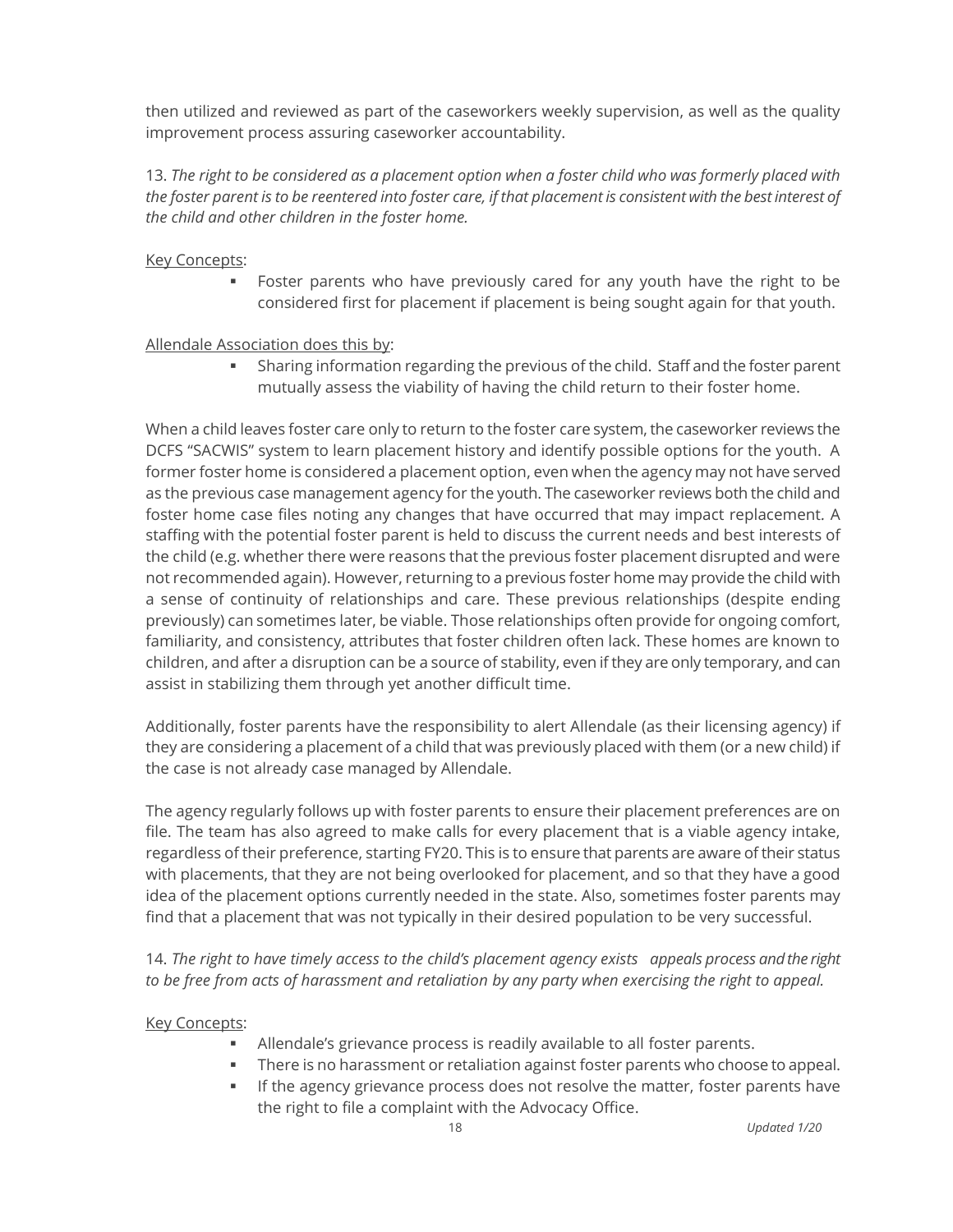#### Allendale Association does this by:

- The agency appeals process is detailed in the Foster Parent Handbook and is reviewed and distributed annually to all foster parents. The appeal process is also included as an Appendix in the Implementation Plan which is again distributed to all foster parents annually.
- The agency provides foster parents with the Advocacy Office contact number: 1- 800-232-3798.

The grievance process that is detailed in writing in the Foster Parent Handbook given every foster family and is reviewed during the initial licensing process*.* When changes are made in the process, updates are sent out to every foster family home. The grievance process currently reads as follows:

> "If foster parents are having problems working with their caseworker and attempts to resolve these problems have not worked, they should complete a Foster Parent Grievance Form and submit it to the Foster Care Manager. The foster parent will be contacted within 48 hours to schedule an initial meeting with the worker and manager. If this meeting fails to gain results, another meeting can be scheduled to include the director or other administrators until the problem is resolved. If the foster parents do not agree with a decision made by agency personnel (almost always a team decision), they may request an internal appeal and meet with the Manager, Director, or Vice President as necessary. If this meeting fails to resolve the issue, the family can make a written appeal to the DCFS Advocacy Office. Allendale staff will aid foster parents in this process. The decision making process, or, if necessary, referral to DCFS, will be completed no longer than 30 days from the date the written grievance was submitted to Allendale's Program Manager."

This grievance process is to be used by foster parents only for grieving alleged violations of the Foster Parent Law that are not covered by an already-existing grievance or appeal process. In other words, it cannot be used to address issues that are covered by the service appeal process, the appeal process for indicated cased of child abuse/neglect, the process for appealing licensing investigation findings or license revocations, etc.

It is the aim of the team approach to provide effective, consistent communication with each other to lessen the chance for misunderstandings and conflicts among all caregivers and treatment providers. Program staffs strive to respond to non-crisis foster parent calls within 48 hours. Clinical Consultations (CCs) also provide a forum for clarifying different points of view, understanding what each person brings to their role as a member of the child's treatment team, and in sharing information with everyone equitably. Additionally, the agency provides 24-hour support for immediate response to significant foster parent concerns.

Should a conflict arise, the Allendale grievance process is the first step in resolving conflicts. Each foster parent is encouraged to reach out to the Foster Care Program Manager or Director of Foster Care at any time with concerns, feedback or complaints. The director and program manager provide an "open door/phone" policy and ensure that their contact information is readily available. Additionally the management team encourages relationships with all parents through involvement in Child and Family Team Meetings (CFTMs), consultations, meetings, and trainings/support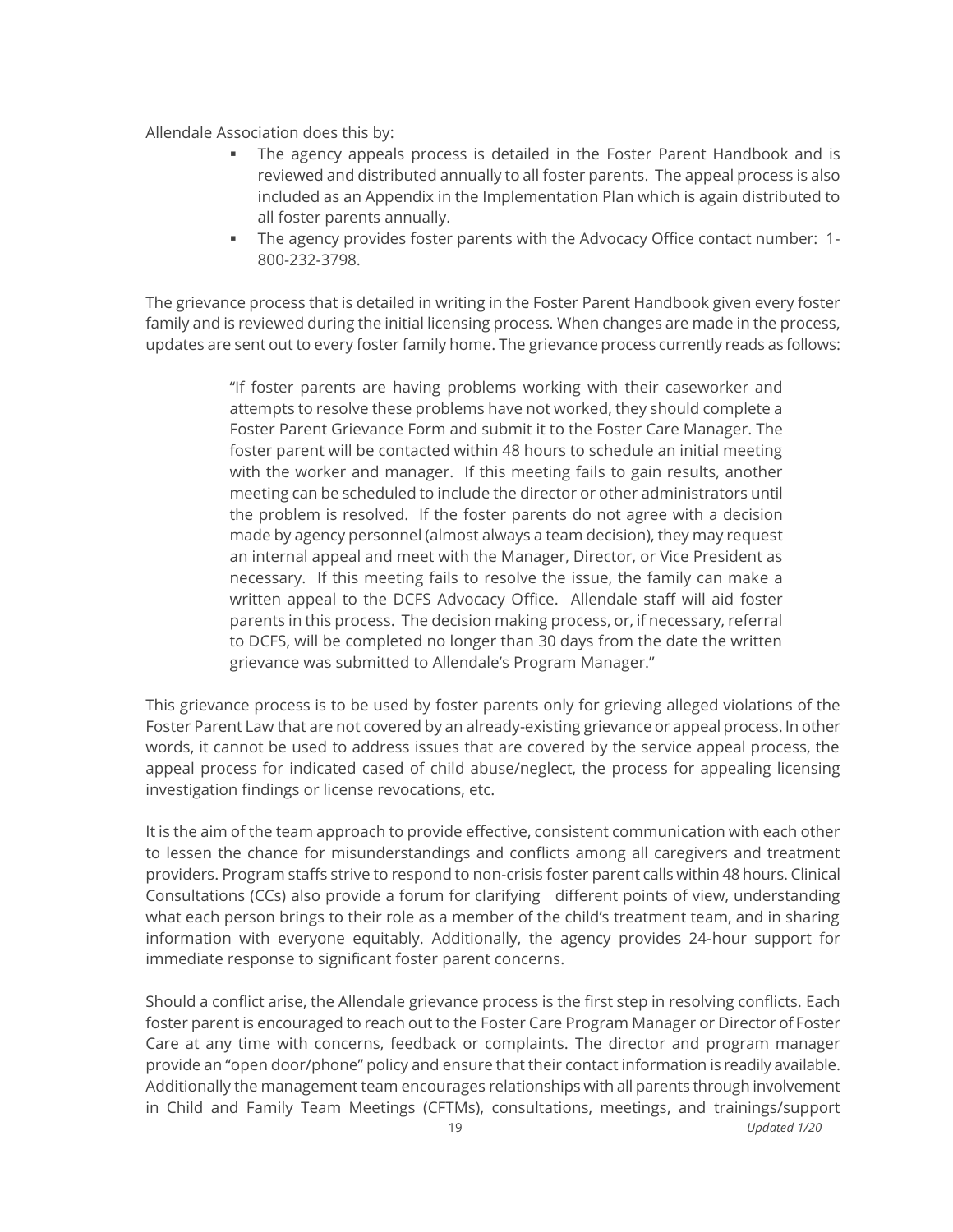dinners. With this relationship built, it is Allendale Association's hope that foster parents are familiar with and comfortable calling all staff, including management should they have a concern.

If there is ever a concern that the director does not feel he/she can resolve, parents can be referred to Allendale Association's Senior Vice President of Clinical Services. In other words, if a conflict cannot be resolved at the base level, the matter is reviewed by higher levels of the Allendale Administration.

The second step is the more formal DCFS Appeal Process, which is found in the Foster Parent Handbook given to each foster home during initial licensing.

There is no harassment or retaliation against foster parents who appeal. Allendale works toward a quick resolution to all issues. The appeal process is discussed during the annual, mandatory inservice on policies and procedures, and mailed annually to all foster parents along with the current year's implementation plan and grievance form. This generally occurs in the month of September.

*15. The right to be informed of the foster parent hotline established under section 35.6 of the Children and Family Services Act and all the rights accorded to foster parents concerning reports of misconduct by department employees, service providers, or contractors, confidential handling of these reports, and investigation by the inspector general, appointed under Section 35.5 of the Children and Family Services Act.*

### Key Concepts:

**.** If the agency's formal grievance process does not resolve the concerns, foster parents have the right to report misconduct by service providers.

# Allendale Association does this by:

- A copy of the Office of the Inspector General brochure is distributed annually.
- **The agency provides foster parents with the contact number for the Office of the** Attorney General: 1-800-722-9124.

Foster parents are informed about the Foster Parent Hotline (1-800-722-9124), which has been established to report misconduct by department employees, service providers and contractors. Confidential reports and investigations are handled by the Inspector General. Foster parents are provided copies of the Inspector General's Brochure which outlines information regarding whom to contact to report service provider misconduct. This information is also available through DCFS, all private agencies, and is mailed to foster parents annually along with the current year's implementation plan.

# **B. FOSTER PARENT RESPONSIBILITIES INCLUDE (but are not limited to):**

1. *The responsibility to openly communicate and share information about the child with other members of the child welfare team.*

#### **Key Concepts:**

Information that the foster parents discover is shared with the service providers and treatment team in a timely fashion through forums provided by the agency.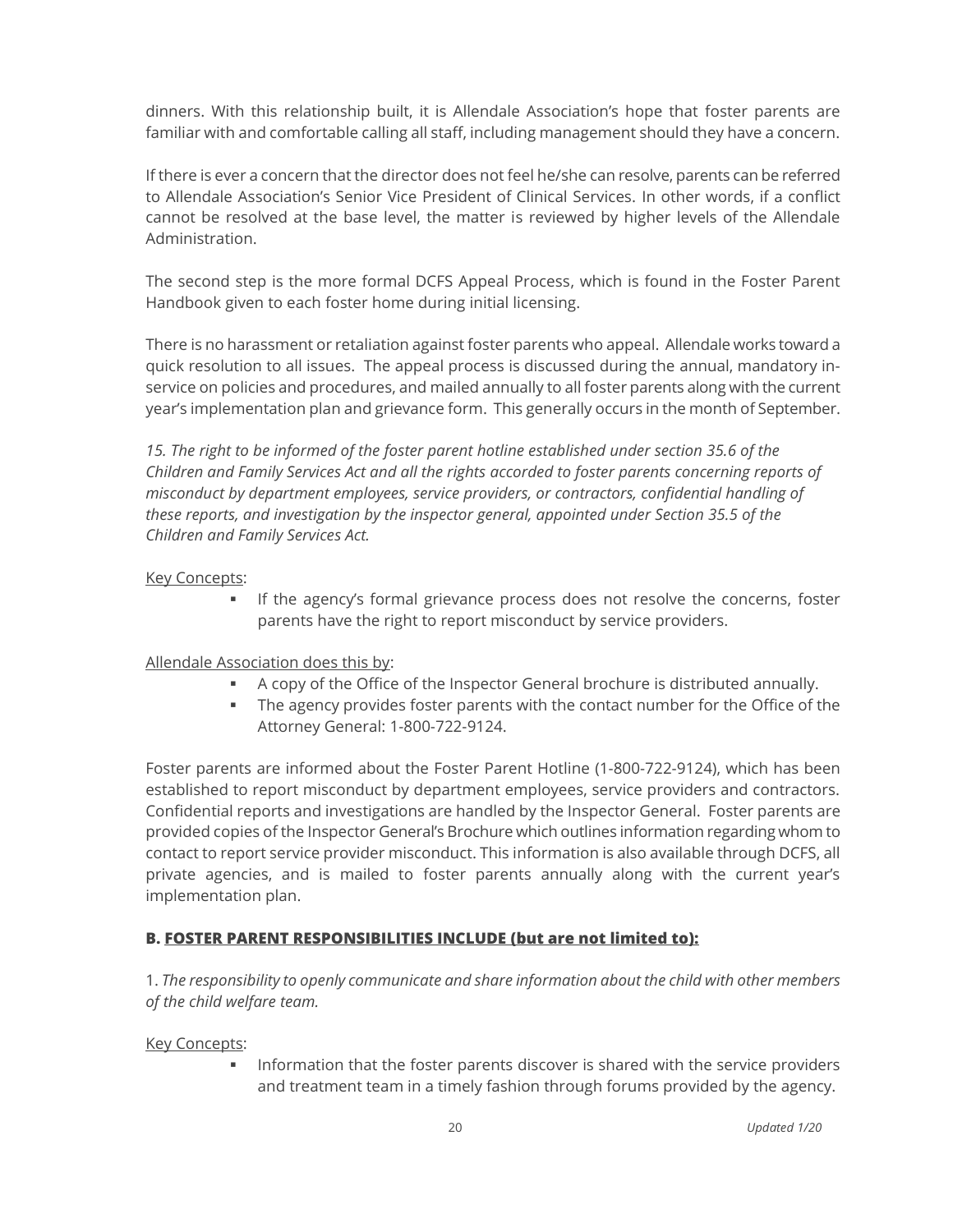### Allendale Association does this by:

- Safety and well-being issues are communicated to agency immediately
- **■** Agency staff facilitate other information sharing during: home visits, Clinical Consultations (CCs), and Child and Family Team Meetings (CFTMs).
- Encouraging foster parents to complete Life Books with the foster children in their home, and check in quarterly at CFTMs about progress in completing such books.

Through the PRIDE training and ongoing consultations, foster parents learn to take responsibility for evaluating when and what to communicate to the foster care team, as well as when to communicate it. There are certain issues (e.g. situations requiring mandatory reporting or regarding the safety and well-being of the youth) that need to be communicated immediately, and other issues that can wait for the worker to address at the regular visit to the foster home in which behavior logs are reviewed and discussed, during regularly scheduled CCs with service providers, or at CFTMs.

The importance of sharing all observations and not minimizing or dismissing any behaviors is addressed in great detail during pre-service training, agency orientation, and during the full disclosure/pre-placement process, as open communication is one of the keys to placement stabilization. Foster parents are encouraged to ask their caseworker for further clarification and guidance on this matter in regards to the specific children and situations with which they currently deal. Additional clinical meetings or consultations are scheduled when information seems to pose a risk to the placement and are scheduled at a time convenient for the foster parent.

2. *The responsibility to respect the confidentiality of information concerning foster children and their families and act appropriately within applicable confidentiality laws and regulations.*

#### Key Concepts:

**EXECT** Foster parents uphold the confidentiality of the biological family as outlined in the Foster Parent Handbook.

#### Allendale Association does this by:

- Initial pre-service and ongoing in-service trainings, as well as foster home licensure, address confidentiality of information related to foster children and their families.
- Subsequently, annual training is provided around DCFS Policy and Procedures, including issues of confidentiality and agency staff models this boundary in all communications.

The Foster Parent Handbook that each foster family receives contains not only the Foster Parent Law, but also Rule 402, Licensing Standards for Foster Homes. Part 402.24 deals specifically with confidentiality so that foster parents become aware of the legal ramifications of releasing confidential information about children and families. Issues regarding confidentiality are addressed during the initial licensing process and during all semi-annual and annual licensing monitoring visits. This year, a discussion about social media was held, and foster parents were reminded that they are not to disclose any identifying information about their children on social media outlets. They are to use strong discretion with posting of family photos whatsoever. Also, the parents were reminded that they are responsible for upholding the social media agreement for all children over 10 and who have signed this DCFS form (CFS 2034: Social Media/Mobile Safety Agreement) with the agency.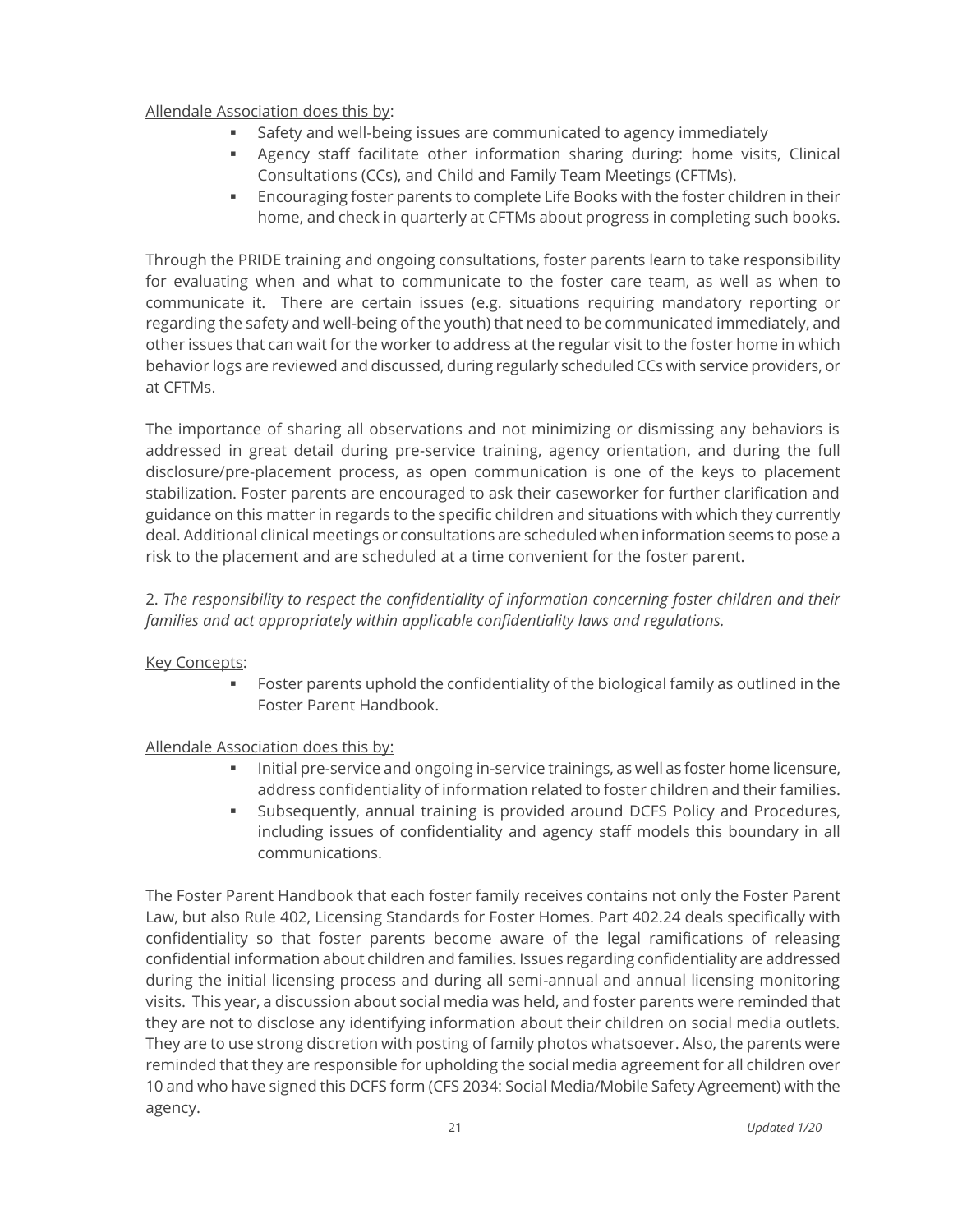Foster parents need to feel confident that they are able to advocate for the child without violating confidentiality laws regarding the child and the child's biological family. When issues regarding maintaining confidentiality arise, foster parents are encouraged to bring their questions forward to agency staff so that the issue can be considered more fully. Every effort is made to assist the foster parent in supporting their foster child in sustaining family and community connections within the boundaries of confidentiality laws. Participation by foster parents in Administrative Case Reviews (ACRs), court hearings, and other meetings provides access to information that is frequent and ongoing, and aids a foster Parent in learning more about the youth in their care and matters related to what family issues may impact the child.

3. *The Responsibility to Advocate for Children in Their Care.*

#### Key Concepts:

Advocating for any child requires that parents understand the child's strengths, limitations, and interests. Foster parents are responsible for speaking up for the best outcome for the child placed in their home, and in supporting the child in advocating for himself or herself.

# Allendale Association does this by:

- Agency staff connects foster parents with others who advocate for the foster children (not limited to): Court-Appointed Special Advocates (CASA), Guardian ad Litems (GALs), school staff, and DCFS case reviewers.
- Staff enlists foster parent participation in Administrative Case Reviews (ACRs), Integrated Assessments (IAs), court hearings, Child and Family Team Meetings (CFTMs), and Clinical Consultations (CCs).
- **Educational Advocacy Training offered during pre-service training.**

Caseworkers encourage foster parents to work closely with other persons also responsible for advocating for the children in their care. In addition to caseworkers, other advocates include CASA, the GAL, school staff, and DCFS case review staff. Great effort is made to schedule CCs regularly with all members of the child's treatment team and at convenient times so that there are established relationships among team members. It is the intent that regular communication regarding the needs and issues that may require advocacy will be supported through mindful dialogue by all members in consideration of the individual clinical and permanency issues of the child. When issues arise, clearer advocacy efforts on behalf of the child and better outcomes for children is aided by clarification of roles in CCs.

Caseworkers not only inform foster parents of staffings, ACR's, Clinical Intervention for Placement Preservation (CIPP) meetings, IA activities, and court hearings, but they also actively enlist their participation in these meetings. The caseworkers note how participation in such meetings and assessment activities are opportunities for foster parents to articulate thoughts and concerns, and to advocate for the best interest of the child in their care.

Foster parents are supported in attending Educational Advocacy Training. In addition, any licensed foster parent who has not completed Educational Advocacy, and who wishes to have his/her foster home license renewed, must complete the training before he/she is eligible for renewal. Service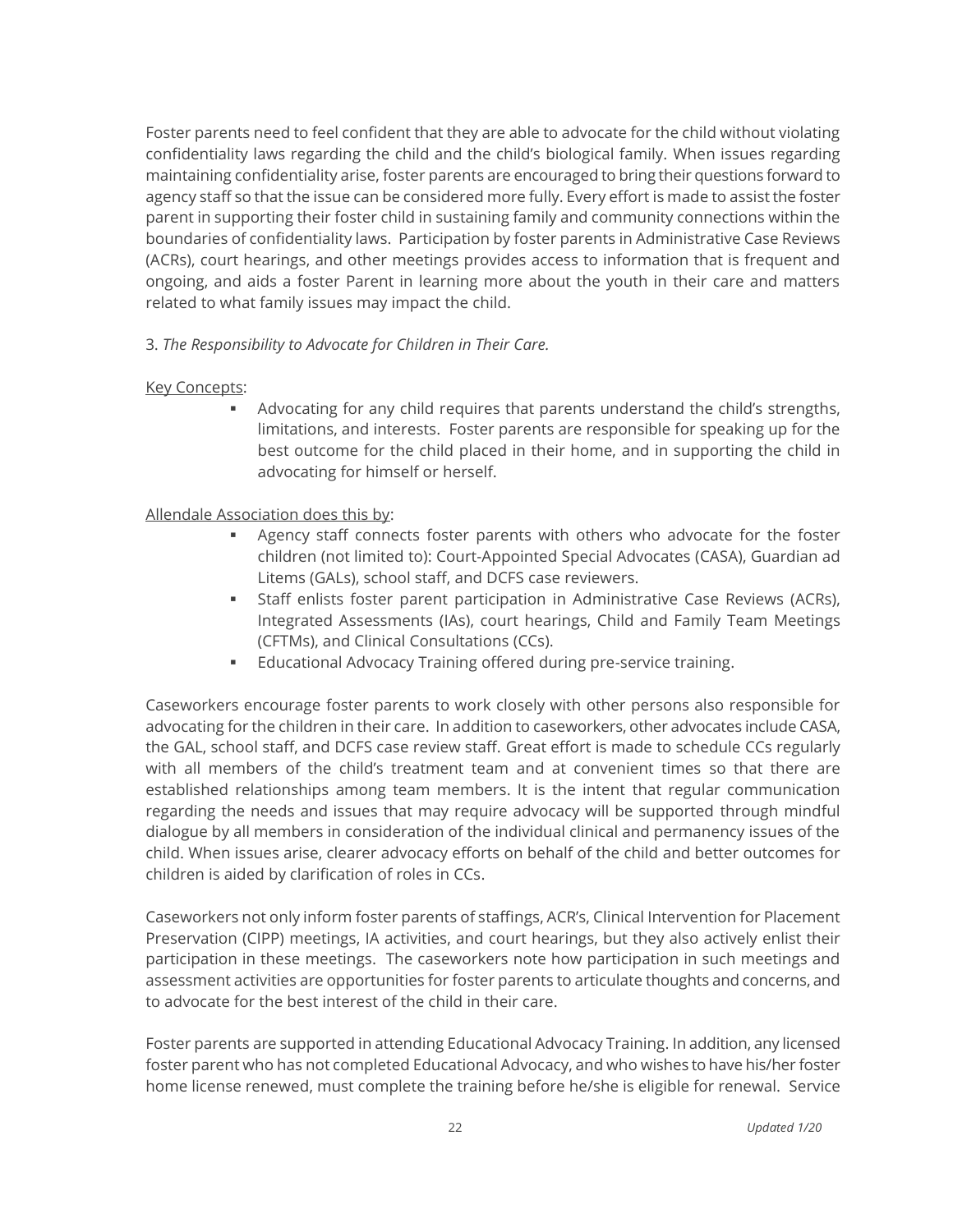appeal brochures are routinely provided at all ACRs, and case staff assist foster parents in understanding and, when necessary, completing the process.

Advocating for the child doesn't just occur at major meetings and court hearings. Foster parents advocate for the child during weekly home visits with the caseworker. This meeting is an opportunity to identify both positive behaviors and concerns that are arising (through review of behavior logs), advocating for the interests of and needs for the youth.

4. *The responsibility to treat children in the foster parent's care and the children's family with dignity, respect, and consideration.*

### Key Concepts:

▪ Foster parents are responsible for leading by example, especially in referring to the child's family with dignity.

### Allendale Association does this by:

- **•** Pre-service training and Allendale orientation initially addresses issues of treating all with mutual respect. Ongoing training continues to provide opportunities to learn about birth family dynamics.
- **EXECO ASSENCERS** FOR CASE TO CASE THE CASE CONSERVATOR CASE CONSERVATOR CASES CASES CASES CASES CONSERVATORS, And biological families enabling them to share information and express feelings.
- **EXEDED Surveys are distributed to elicit feedback and detailing areas of concern.**
- **The agency assists, by supporting foster parents through Clinical Consultations** (CCs), in looking at their own biases/feelings about biological family such that reunification can best be promoted.

All participants in the child welfare system must treat each other with mutual respect, dignity and consideration. Each participant is encouraged to take on this responsibility. These issues are directly addressed in pre-service PRIDE training, during the agency licensing process, and foster parent orientation. Continuing opportunities to learn about birth family dynamics are available during ongoing scheduled trainings. Caseworkers continue to address these issues, offer support, and provide new information about the birth parents as it becomes known and not in violation of the birth family's confidentiality.

CCs are facilitated with all members of the foster care team where foster parents are supported in looking at their own attitudes about the child's biological family and how to support the connections with biological parents during the reunification process, and also if the permanency plan changes to guardianship or adoption. This has assisted in greater understanding of enduring preferences, biases, etc. of the child from the biological family to the foster family, and to contribute together to a shared understanding of the child's needs and how adults can be most effective in supporting the child. Concrete information is shared with everyone, including dates for upcoming appointments and school functions. Foster parents have the opportunity to cultivate a coaching relationship with the biological parents during these consultations, if that is appropriate.

Caseworkers and other case staff involved in the lives of the child and the child's family are charged with the responsibility to ensure that all parties are treated equitably and with respect. Caseworkers schedule to meet individually with foster children, foster parents, and biological family enabling each of them to share information and express their feelings openly.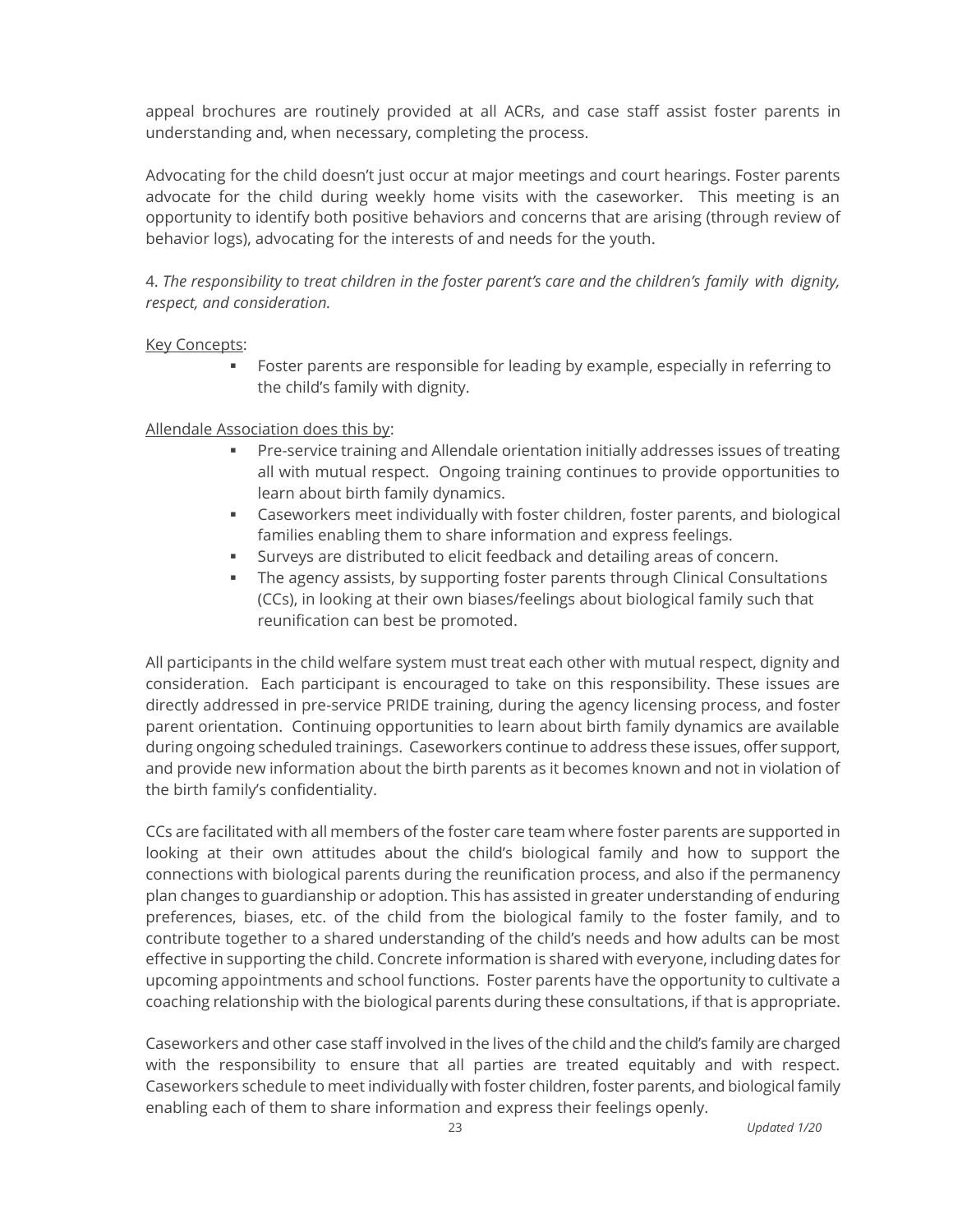5. *The responsibility to recognize the foster parent's own individual and familial strengths and limitations when deciding whether to accept a child into care; and the responsibility to recognize the foster parents own support needs and utilize appropriate supports in providing care for foster children.*

Key Concepts:

- **EXECT** Foster parents are to assess what it is they have to offer a child in their care and what limitations they have to providing care for this youth.
- Foster parents must be willing to assess if the child is a good "fit" for their home/family.

Allendale Association does this by:

- The agency supports foster families through mutual assessments of foster parent strengths and needs, referral meetings/discussions, continuous discussion of training needs via the agency's "Foster Parent Training Plan," and providing trainings to better understand the Youth in Care. Clinical support utilizing the agency's REStArT model is provided on an ongoing basis.
- **The agency places a Youth in Care based on the foster family's assessment of their** own strengths.

Families are encouraged to begin recognizing their own strengths and limitations in working with children during the initial licensing process. Pre-service PRIDE training utilizes specific worksheets in helping families understand their strengths and limitations. Caseworkers will also encourage foster parents to share their strengths as a parent during quarterly Child and Family Team Meetings (CFTMs).

When the agency receives a new referral they believe would be a good fit in a foster parent's home, agency staff will conduct a phone call with the foster parent to discuss an overview of the youth's history and needs of the potential placement. If the foster parent would like to be considered as a potential placement resource, a meeting is scheduled. Foster parents are invited to play an integral role in assessing the potential match. Prior to meeting, foster parents are invited to read the child's referral information (excluding the biological family information) to fully appreciate the child's referral problem, family connections and visitation needs and cultural background. The Foster Care Director and/or Program Manager then engage the foster parent in a discussion, drawing upon their expertise to assess their capacities to meet the child's needs with the resources available currently in the foster home and local community. Questions are elicited and clarified to prepare for the discussion with the referral source. At this point, the team includes referring case staff, foster care staff, clinical staff, and potential foster parents.

At this meeting, foster parents are encouraged to put all their questions forward, and caseworkers facilitate the assessment of the strengths and limitations of the foster family in relationship to the strengths and needs of the child. Foster parents are encouraged to evaluate the resources they may need to best address the child's needs and to understand and adhere to their own limitations when deciding to accept placement of a youth. Additional training is discussed at this time, which may be needed to meet the child's unique medical or other needs. Also at this time the need for additional supervision or other arrangements to support the child and family's safety is discussed, and then documentation of this plan follows, as appropriate. The child is placed only when both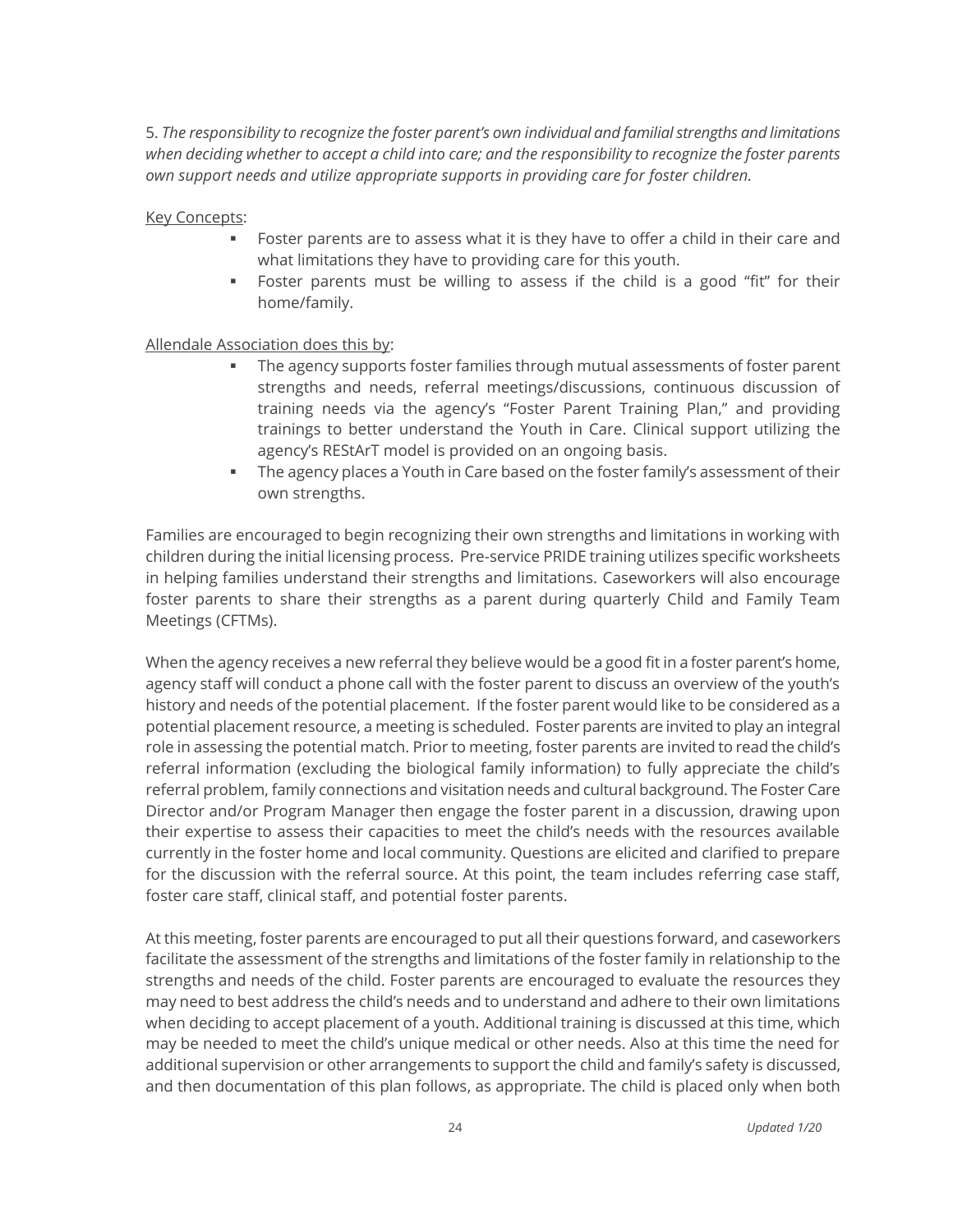foster parents and case staff come to a mutual decision that the family's strengths and resources will meet the needs of the child.

Mutual assessment of strengths and needs continues throughout placement and occurs via weekly caseworker visits, ongoing Clinical Consultations (CCs), quarterly CFTMs, and case reviews. This process also provides foster parents opportunities to voice their concerns and identify additional supportive resources. If a foster home has concerns regarding additional placements, a staffing is scheduled with the entire foster care team to review the concerns and determine ways in which the team can put in place resources that will help address areas of concern.

Foster parents are encouraged to join agency staff for CCs, where the agency's clinical treatment model (Relational Re-Enactment Systems Approach to Treatment (REStArT)) is utilized to gain a better understanding of how the youth views him/herself, others and relationships. These REStArT principles are used to aid all members of the foster care team (case staff, foster parents, therapists, psychiatrists, teachers, and program management) in assessing their strengths and challenges in working with the youth in their care. Foster parents are encouraged to understand their own personal triggers and responses to various situations, as well as to share insight on what triggers a youth has. From this dialogue, a shared understanding of the youth is developed to identify what we can do to interrupt the cycle of conflict. Using this systemic understanding, a plan is developed with input from all participants, inviting an alliance between team members on a shared goal and agreement on the tasks toward the goal. The plan is monitored in subsequent quarterly staffings and more frequent CCs to evaluate the effectiveness of the team's work with the child to reach his or her permanency goal.

Additionally, foster parents participate in a formal meeting to "debrief" after placements end or permanency is achieved. This meeting serves as an opportunity to assess what worked well for the prior placement and areas that the foster parent and team can better work together with the next placement.

6. *The responsibility to be aware of the benefits of relying on and affiliating with other foster parents and foster parent associations in improving the quality of care and service to children and families.* 

#### Key Concepts:

**■** It is important to develop relationships with other foster parents - both for social and professional networking.

# Allendale Association does this by:

- Providing dinner and child care before and during training sessions.
- Specifically scheduling time before training sessions to allow foster parents the chance to talk to other foster parents and share ideas, obtain support, and identify and develop foster parent connections.
- Providing social opportunities such as picnics and holiday parties.
- **Encouraging use of respite by foster parents.**
- Facilitating conversations between foster parents.

Allendale's staff encourages foster parents to affiliate with each other through events sponsored by the Allendale Foster Care Program. This has included picnics, holiday parties, etc. Foster parent training sessions and foster parent/staff meetings are other opportunities for foster parents to get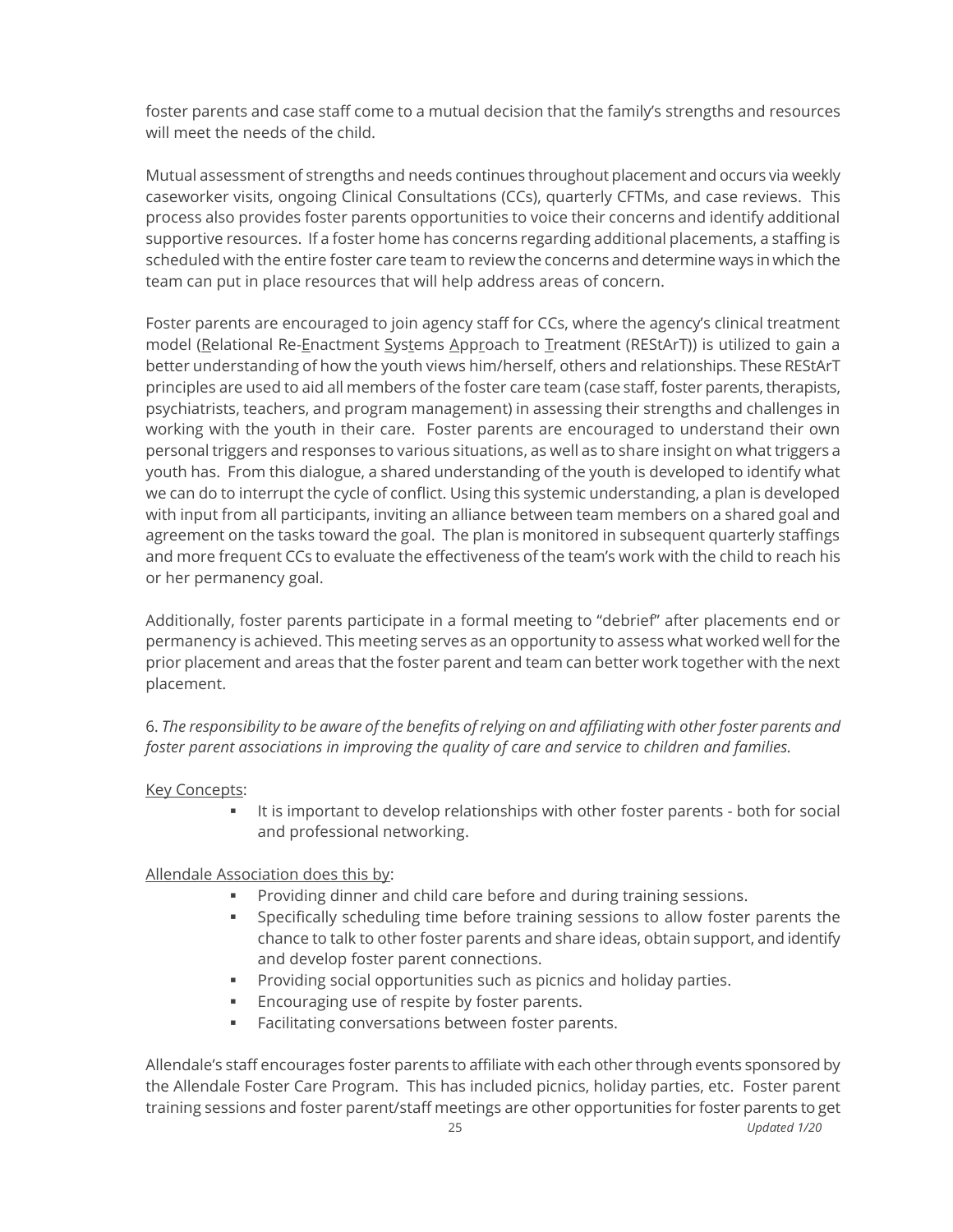to know each other and share common concerns. It is also an opportunity for foster parents to share their practical knowledge of resources in the community. Foster parents realize that connections with each other are vital to increasing their knowledge and skills. Recognizing the time constraints that foster parents often experience, Allendale has made its facility available to foster parents before and after scheduled training sessions. In addition, Allendale will provide dinner and childcare during this time in order to help support foster parents in attending who may not otherwise be able to attend due to time constraints or childcare barriers. This allows support meetings to take place in conjunction with training days thus eliminating the need for a separate meeting date. Foster parents are encouraged to talk to each other about respite support available from each other or other respected persons in the community.

Allendale staff will obtain permission from foster parents to share their information with other foster parents in the event that a family is going through a similar difficult or unfamiliar situation (e.g. returning a child to birth parents).

7. *The responsibility to assess the foster parent's ongoing individual training needs and take action to meet those needs.*

#### **Key Concepts:**

▪ Foster parents and agency staff mutually assess training needs and develop a training plan based upon the needs of the foster child in the home.

#### Allendale Association does this by:

- Agency staff discuss training opportunities during the home visits.
- **•** Foster parents are surveyed for input when the annual training calendar is being developed.
- At semi-annual home visits, licensing staff provide information around training hours completed and assist in developing a plan for completing needed training hours on the "Foster Parent Training Plan."
- **■** Agency sends out training schedules for trainings offered through Allendale as trainings are scheduled.

By informing foster parents of community and agency training opportunities, caseworkers aid foster parents in seeking the training needed to serve the specific needs of children in their home. Via mutual assessment opportunities, such as weekly caseworker visits, ongoing Clinical Consultations (CCs), quarterly Child and Family Team Meetings (CFTMs), and case reviews, foster parents and staff identify training needs. Foster parents are supported in completing specific training in relation to the type of care their foster child requires.

The annual training calendar is developed with input from foster parents who are surveyed in writing on a semi-annual basis to discuss current training needs respective to the child in their care. In addition, information on PRIDE training modules are available regularly via the Virtual Training Center (VTC) online. Foster parents are also encouraged to attend the DCFS sponsored training for caregivers, as well as other community workshops.

Recognizing the importance of continuing education, foster care licensing staff facilitate ongoing dialogue regarding current needs and training opportunities that best meet those needs. The foster parent develops their own individual training plan and staff support this plan via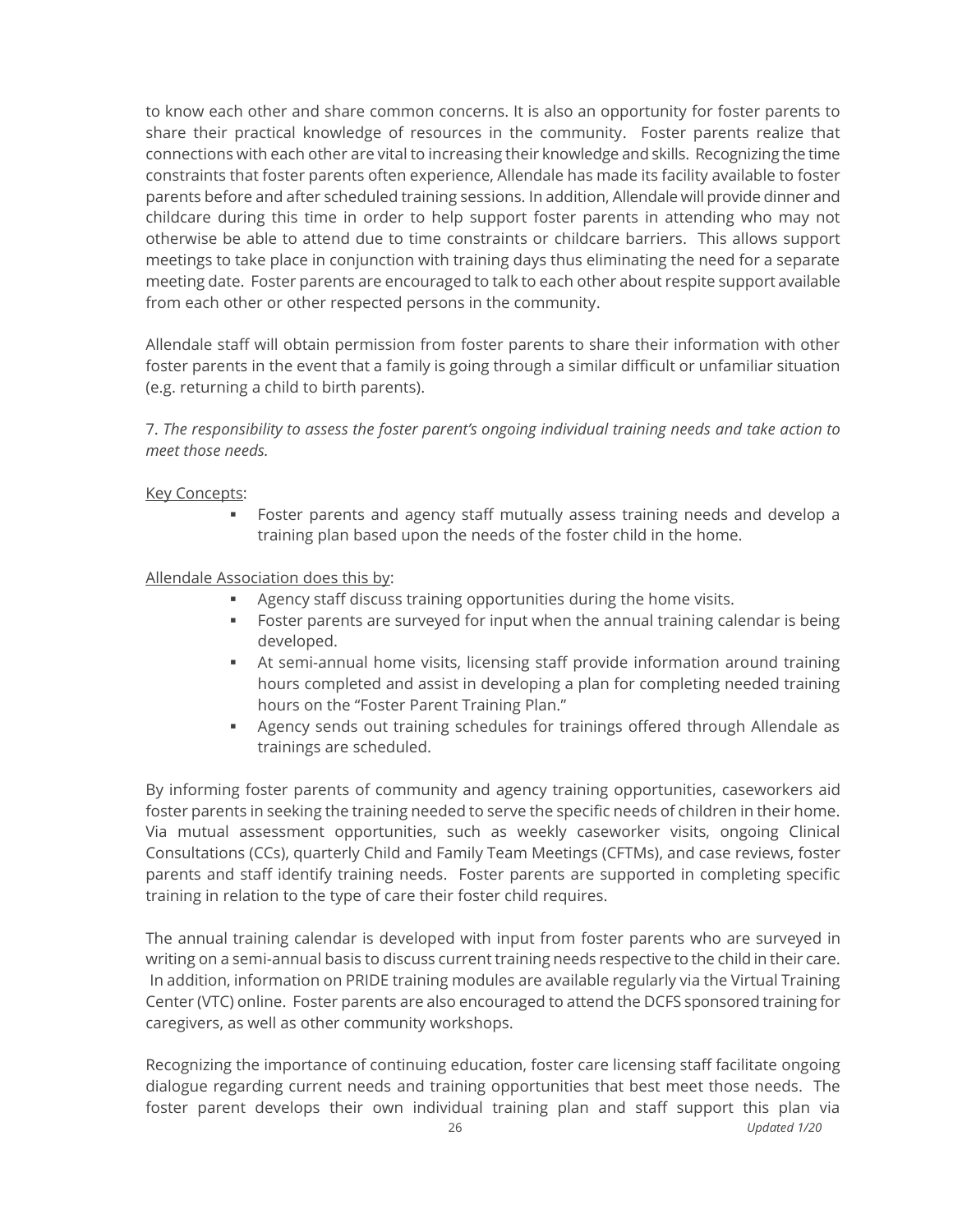documentation on the "Foster Parent Training Plan," which is discussed during quarterly CFTMs with caseworkers, and formally reviewed semi-annually by licensing staff during licensing monitoring visits. Foster parents are encouraged to take an active role in their own learning experience, which includes continually assessing their strengths and areas to gain more skill, seeking training opportunities in addition to those provided by Allendale, and engaging in training through the VTC. Agency staff assist foster parents with development of their Training Plan during licensing monitoring visits.

*8. The responsibility to develop and assist in implementing strategies to prevent placement disruptions, recognizing the traumatic impact of placement disruptions on a foster child and all members of the foster family if preventive strategies fail and placement disruptions occur.*

#### **Key Concepts:**

■ Foster parents identify their own personal resources for support.

#### Allendale Association does this by:

- **•** The agency facilitates discussions using home visits, reviews of behavior logs to identify patterns of concerning behaviors, and team participation in foster parents to continuously identify strategies to support the youth.
- Ongoing clinical support is provided utilizing the agency's REStArT treatment model.
- Additional support resources offered by the agency may include mentoring, individual therapy, and/or family therapy.
- **•** The agency helps the family identify training needs and provide opportunities to meet those needs.
- **•** The agency offers guidance to families for community-based support to aid in placement stabilization, as well as post-permanency support and stabilization.

Foster parents are encouraged to keep the caseworker informed of the child's behaviors that are of concern and may be indicators of potential disruption. Behavior logs are distributed to aid foster parents in data collection. Caseworker visits, with reviews of the logs, enable case staff to help foster parents identify potential problem areas. The caseworker maintains consistent contact with collateral service providers, such as teachers, therapists, doctors, and mentors to assess the functioning of a child.

In addition, when a child begins displaying problematic behavior, the foster care treatment team meets to address the concerns. Together, the foster care team, including the foster parents, can better assess what resources/services would be most beneficial to support the foster family and meet the needs of the child. These resources include, but are not limited to: weekly clinical consultation, mentoring, individual therapy, family therapy, use of community resources based on the youth's interests, and additional respite for children in specialized foster care. A child's level of care may also be reevaluated through DCFS' Clinical Intervention for Placement Preservation (CIPP) procedure in order to help stabilize a child in a placement.

The treatment model of the Allendale Association is utilized by the foster care team to work with a Youth in Care. This model, known as REStArT (Relational Re-Enactment Systems Approach to Treatment), is a valuable resource in helping the team to better identify ways to support a child with his or her treatment needs. This model is based on developing an understanding of how trauma is re-enacted in current relationships. The model emphasizes development of sufficient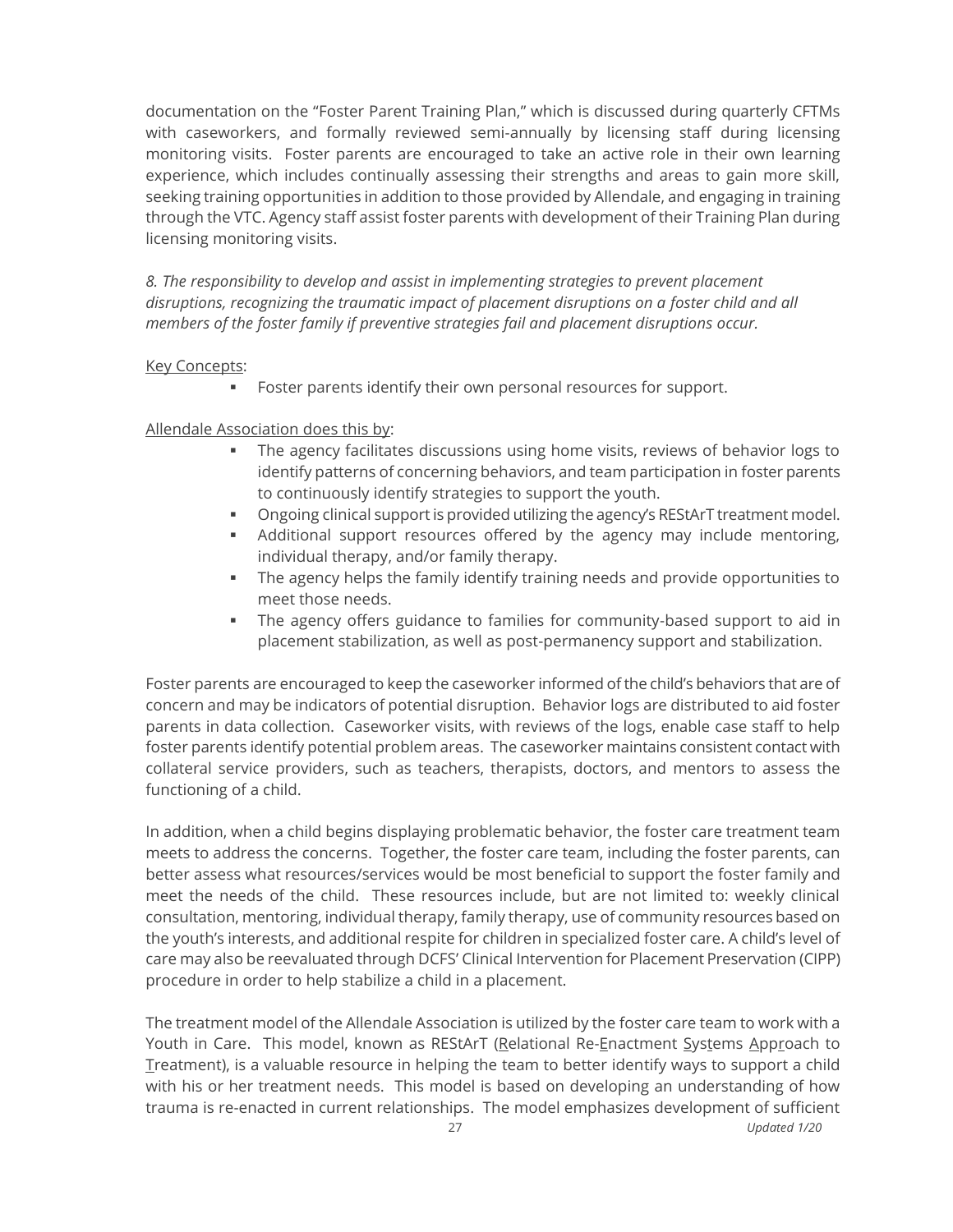self- awareness around one's own responses to the conflicts initiated by a foster child in crisis, such that service providers (e.g. caseworkers, foster parents, therapists etc.) are able to avoid/curtail power struggling and break the escalating "conflict cycle" which the child in crisis is re-enacting. The REStArT model offers the treatment team several principles for new ways of understanding the youth and interrupting negative cycles of relating in order to instill greater stability in the child's life. Training around this model is offered on an ongoing basis. Regularly scheduled Clinical Consultations (CCs) are the foundational service offered to all treatment teams to work together toward meeting the goals for the child and permanency.

Often on these calls, foster parents provide first-hand indication of issues that have the potential to escalate into a disruption. Care is taken to listen to the foster parent during consultation, and to track what the stressor is for a child, the level of problematic behavior or issue in response to the stressor, and how the foster parent and others have attempted to address the issue. Support is provided to foster parents to consider the effectiveness of their response and to identify alternative interventions or supports from the team in order to reduce the child's escalation into referral problem behaviors or other issues.

If preventative strategies fail, family support sessions, immediate clinical meetings, SASS (Screening, Assessment, and Support Services) intervention, and psychiatric consultation are also available to assist and support the foster parent. In addition, psychosocial assessments, psychological testing, and psychiatric medication management can be accessed if needed. 24 hours a day and seven days a week, an on-call worker is available to help foster parents obtain services outside of regular business hours. Training around the purpose and availability of stabilization services is conducted at the agency orientation training, during annual Policy and Procedure Training, and during caseworker visits, as appropriate.

When a foster family voluntarily decides to have a child removed, a written 14-day notice must be given to the agency by the foster parent. The agency works with the foster parent to develop an appropriate plan for transitioning a youth out of the home, unless the child or other members of the family are at imminent risk of harm.

*9. The responsibility to know the impact foster parenting has on individuals and family relationships; and the responsibility to endeavor to minimize, as much as possible, any stress that results from foster parenting.* 

#### Key Concepts:

- Foster parents are to assess their own needs and ways for stress-reduction.
- **•** Foster parents identify respite in conjunction with agency staff; foster parents consider their own personal resources for support (e.g. relatives, friends) and agency staff consider other foster homes and the child's established resources (e.g. mentor, volunteers) to develop a respite plan.

Allendale Association does this by:

- **•** Training on the special needs of the youth is done via the agency and foster parent with the respite provider.
- **•** The agency links new foster parents to experienced foster homes in order to facilitate a mentoring relationship for the new home.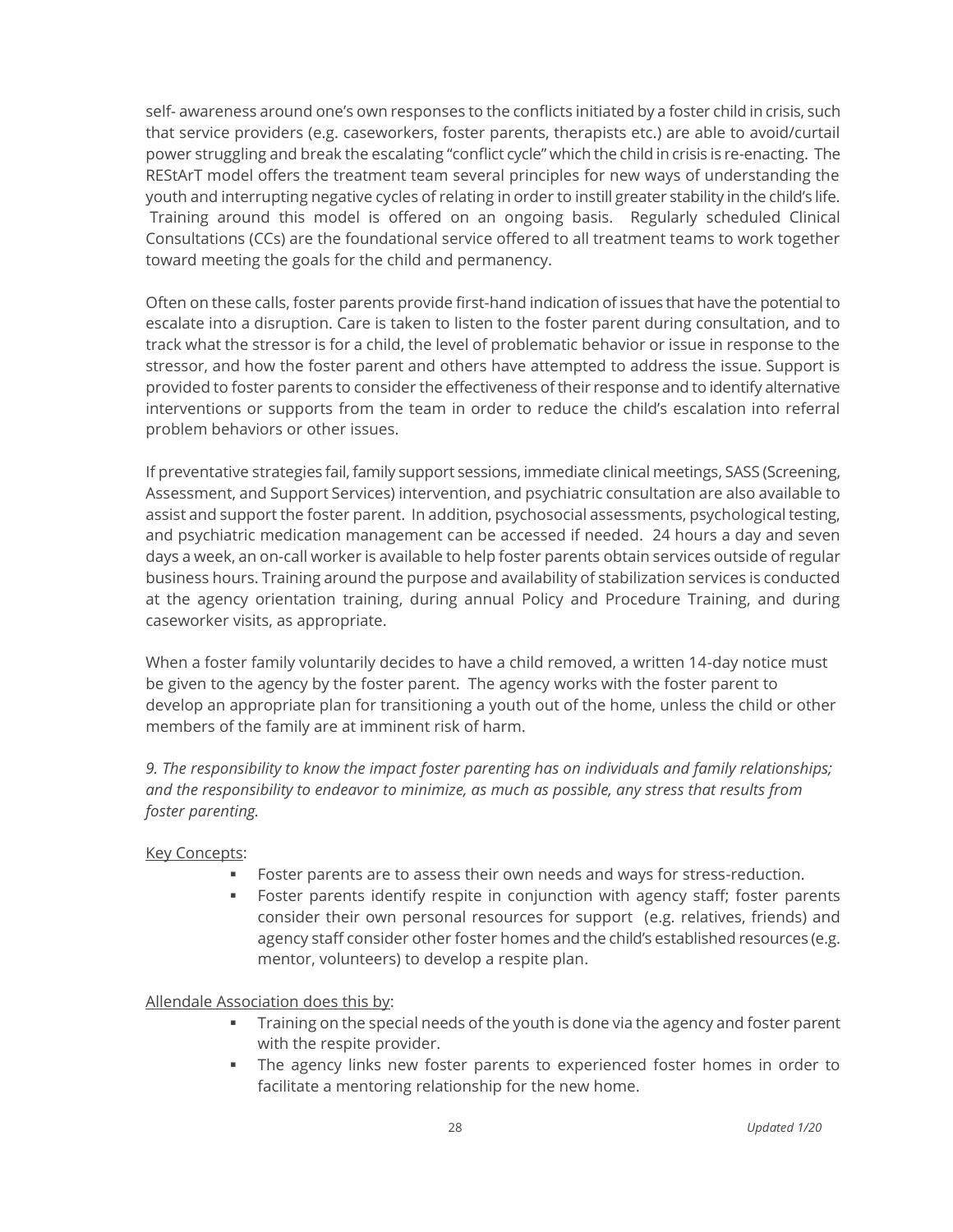- **•** In order to help minimize the stress, foster family support sessions (family therapy) are offered.
- Respite plans are reviewed regularly in Child and Family Team Meetings (CFTMs) and new resources identified as needed to support rest, connection, and support for foster parents.
- Foster homes have the option of placing their home on a voluntary hold.
- **·** In order to respect the daily routine of foster families, when a previously scheduled appointment or visit is cancelled last minute, Allendale staff will remain responsible for the child for the duration of that appointment.
- **.** If necessary, Allendale will enforce that biological parents and siblings need to confirm 24 hours in advance before visits to respect the foster family's time.

Foster PRIDE pre-service training and ongoing Allendale in-service training serves to help prepare foster parents for the stress that comes with Specialized Foster Care. Recognizing that experienced foster parents have an invaluable reservoir of strategies to identify and cope with the stress of fostering. Allendale's Foster Care Program has recruited a number of foster families who have volunteered to mentor new foster parents as they prepare to take a foster child into their home. Such parents are able to personally share their experiences (and resources) around managing the impact of bringing a foster child into the family system.

Before a child is placed in the home, foster parents are invited to meet with the child's current team to discuss the issues the child may bring to the home and the potential impact on and response of family members. After a child's placement, the caseworker emphasizes the importance of each foster parent's ability to assess their needs and seek help when needed. Through a more consistent and ongoing dialogue with foster parents, home visits, and weekly or biweekly Clinical Consultations (CCs), foster parents have more immediate access to case staff for guidance and support. This ensures that foster parent concerns are heard, and more timely intervention plans and support services may be implemented. Taking a more pro-active approach positively impacts the youth's stabilization and subsequently reduces the stress on the foster family. Quarterly Child and Family Team Meetings (CFTMs) provide further opportunities to identify potential problem areas and recommend possible resources. However, at any time, the foster parent may request additional times to meet with the youth and team to identify plans that will aid in stabilizing the youth.

Caseworkers work with foster parents during visits to expand upon their self-awareness and assist in minimizing stress. Staff work with foster parents to support the needs of the family and identify resources to meet those needs. If desired by a home, staff clearly explain to foster parents about the availability of, and parameters around, placing their home on a "Voluntary Hold." This allows the foster family the opportunity to take a break from fostering until such time as they feel ready to accept another placement. It is emphasized that there are no negative connotations around placing one's home on a Voluntary Hold, and it is viewed as a supportive measure.

Recognizing that fostering can be stressful at times, agency staff assists foster parents in identifying respite resources and developing a respite plan within the first 30 days of a child's placement in a foster home. At the initial placement staffing, foster parents, in conjunction with Allendale staff, explore personal friends and relatives, the agency's other foster parents, and other client resources (e.g. mentor, volunteer, etc.) to develop a respite plan. Respite plans are thereafter reviewed quarterly at the CFTM. Allendale's Foster Care Program provides a monthly respite allotment for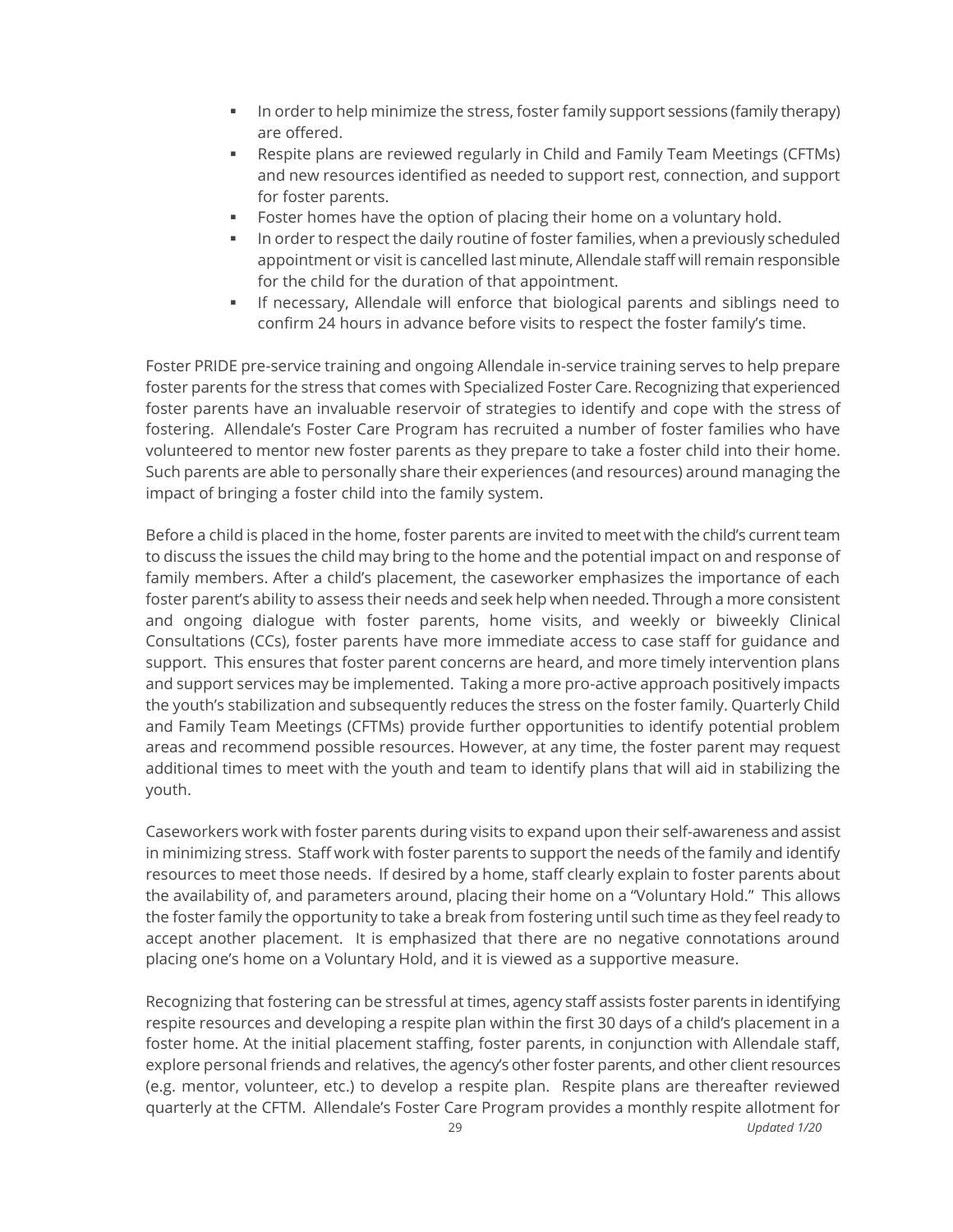children in Specialized Foster Care, which foster parents are encouraged to use. Foster parents may be creative in utilizing respite during the day or a few afternoons per month. These "play dates" for foster youth help foster parents minimize "burn out" during more stressful periods of time.

Agency staff encourage foster parents to share the routine and structure with their respite provider, so as to trust the respite caregiver to maintain similar expectations of the youth in order to reduce behavioral implications during the transitions. To support the foster parent, respite providers also receive training with staff in order to better understand the needs the youth has and how to best support the behavior plans and structure the foster parents have in the home. This is achieved through the respite provider's participation in CCs or CFTMs to learn the de-escalation techniques and crisis intervention plans for the youth.

Allendale's Bradley Counseling Center outpatient clinic provides foster family support sessions (family therapy), individual counseling, and an array of testing and psychiatric services as needed. Caseworkers assist families who live further from Allendale to access services in their community.

10. *The responsibility to know the rewards and benefits to children, parents, families, and society that come from foster parenting and to promote the foster parenting experience in a positive way.* 

#### Key Concepts:

- **•** Foster parents play an important role in the recruitment process for new foster families.
- Foster parents serve as ambassadors to foster care, sharing positive experiences and their own personal satisfaction with fostering.

#### Allendale Association does this by:

- **•** The agency invites foster parents to participate in recruitment events, and utilizes foster parents as mentors to new foster homes.
- **•** Foster parents are provided a monetary stipend when a home they recruit is licensed and accepts a placement.
- **•** The agency formally recognizes the efforts of foster parents at annual recognition events and holiday gatherings.

Foster parents are invited to assist the agency in attempts to educate the public on the positive aspects of foster care. There are numerous public events that acknowledge and support foster parents, and case staff informs foster parents of these events and encourage foster parents to participate in them. Allendale's program also has an annual recognition event where foster parents are acknowledged for their contributions to fostering. New families are invited to these events, and participation by current families is encouraged so that their service and commitment is able to be publicly recognized. Allendale's licensing staff meets with foster parents to discuss the public relations aspect of foster parenting and ways in which foster parents can support recruitment efforts. Several of our foster families have been involved with writing newspaper articles, radio news, and church speaking engagements to spread more positives about the foster care system. Foster parent referral is one of Allendale's primary recruitment resources and is highly valued. Financial incentive is offered to foster parents for referral of a new foster parent that takes placement of a specialized foster child. In acknowledgement of their recruitment efforts, foster parents are provided with a monetary stipend when their referred home is licensed and then again when they accept their first placement.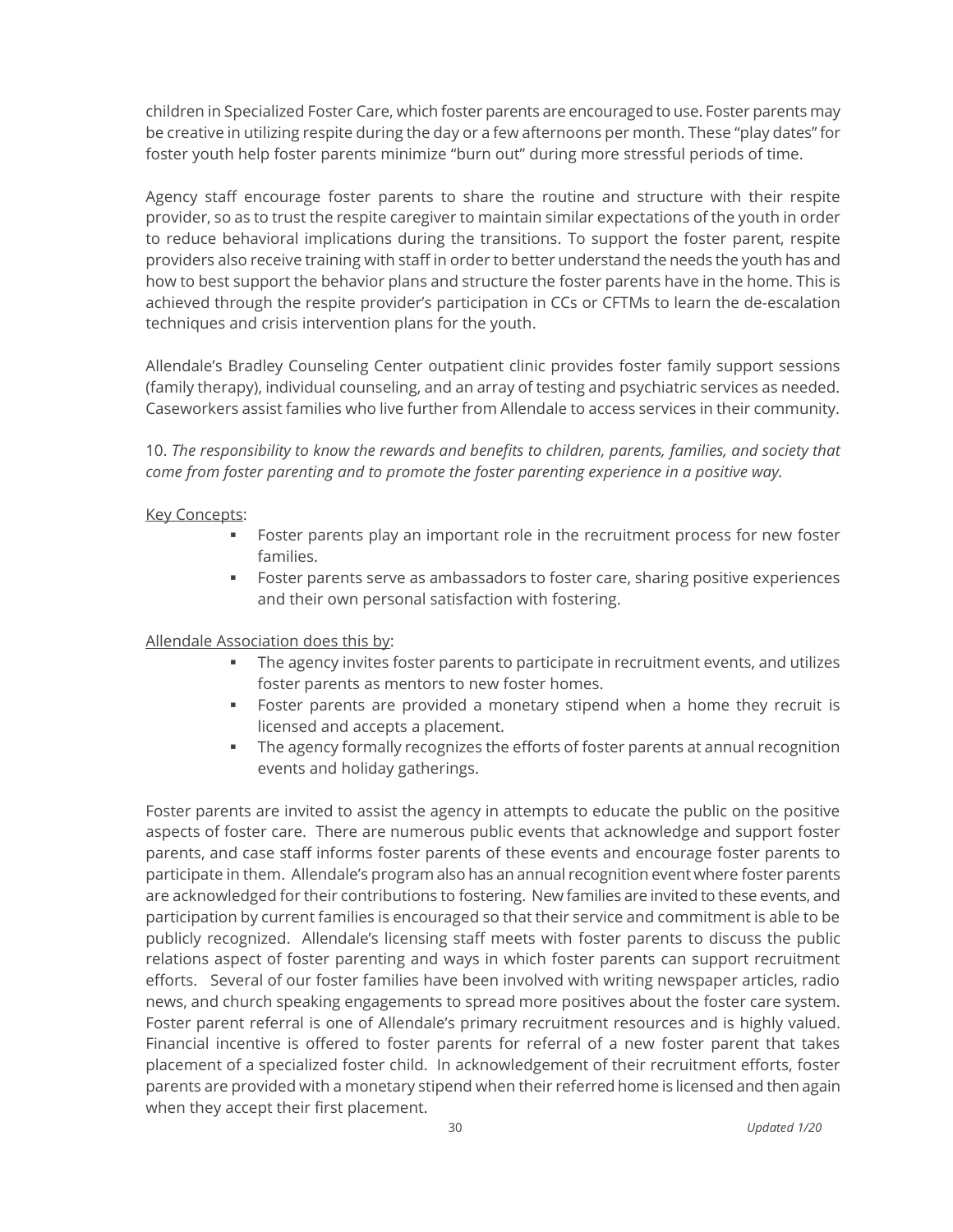11. *The responsibility to know the rules, rights and responsibilities of foster parents, other professionals, in the child welfare system, the foster child, and the foster child's own family.*

Key Concepts:

- **•** Foster parents are to remain open to assessing their own needs for continuing education and actively engage in training opportunities.
- Foster parents are to understand the limits of what the agency and they as foster parents can and cannot do.

### Allendale Association does this by:

- **The agency provides professional development opportunities that are open to staff** and foster parents.
- **•** The agency includes the foster parents in clinical meetings, Child and Family Team Meetings (CFTMs), Administrative Court Reviews (ACRs), and also court hearings.
- **•** Foster families are invited to participate in annually reviewing and developing the agency's Implementation Plan.
- **•** The Foster Parent Liaison serves in a leadership role with other foster parents and program staff.

Allendale's Foster Care Program partners with their foster parents in encouraging all members of the foster care team to be aware of the roles, rights, and responsibilities of the child welfare team.

PRIDE training initiates this approach and agency trainings for foster parents, as well as the rest of the child welfare team, continues it. While Allendale's program currently mandates foster parents participate in training on roles, rights, and responsibilities, biannually, appropriate clinical in-service trainings have also been opened to both Allendale staff and foster parents. In addition, as part of the foster care treatment team, foster parents are strongly urged to actively participate in all staffings, case reviews, and meetings. These are scheduled and held to accommodate foster parent schedules. Foster parent training, participation in clinical consultation, involvement in court appearances, ACRs, and other educational topics assist to expand the foster parent's knowledge base of the child welfare system.

*12. Responsibility to know and as necessary, fulfill the foster parents responsibility to serve as a mandated reported of suspected child abuse or neglect under the Abused and Neglected Child Welfare Act, and the responsibility to know the child welfare agency's policy regarding allegations that foster parents have committed child abuse or neglect and applicable administrative rules and procedures governing investigations of those allegations. i.e.: a Mandated Reporter & Know the Investigation Process.*

#### Key Concepts:

- The Mandated Reporter responsibility is about reporting in order to protect others, even when it is difficult to so (e.g. others in the home, biological family of a youth).
- Foster parents need to know what to look for (signs of abuse/neglect).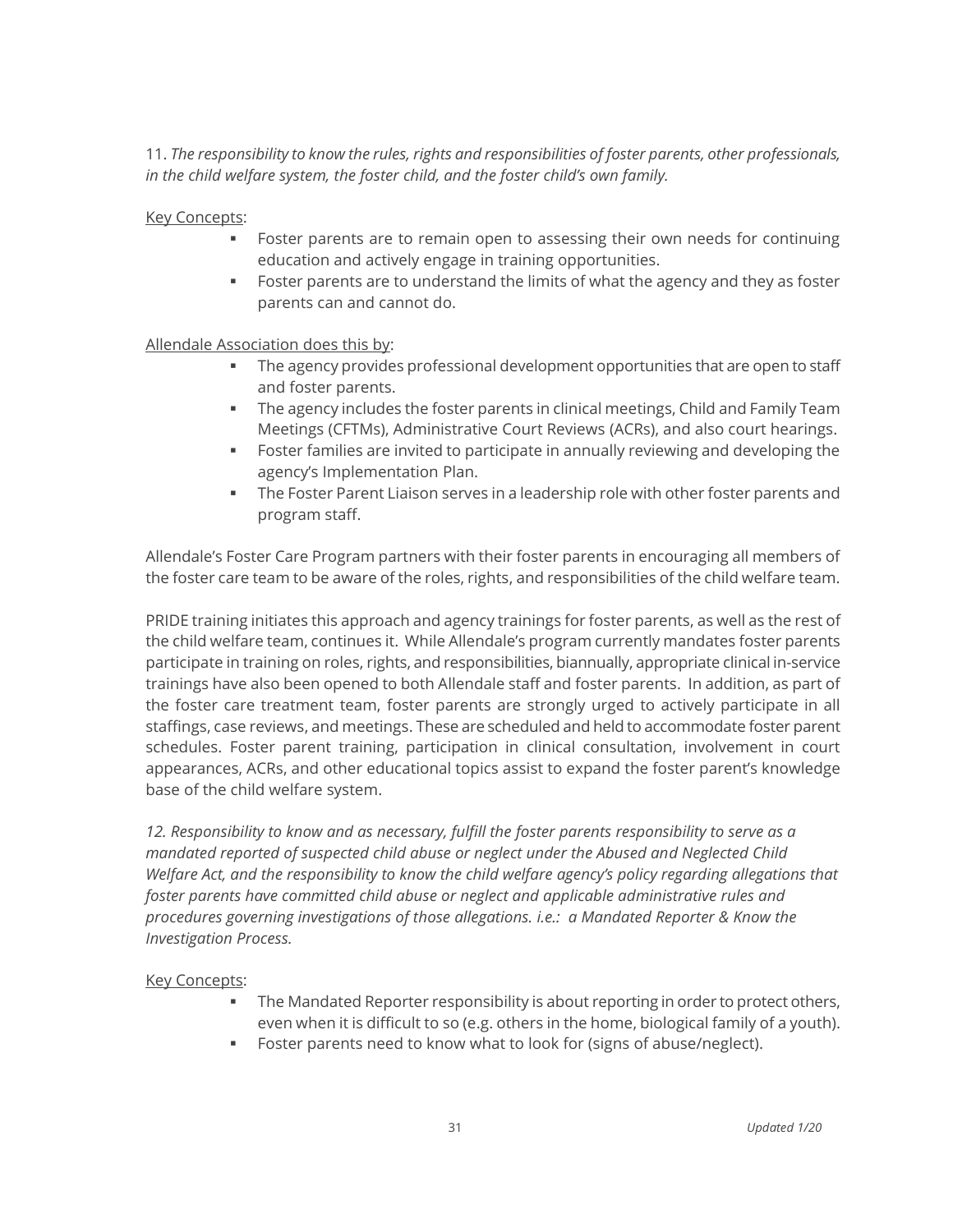#### Allendale Association does this by:

- **The agency communicates with and trains foster parents on their role as mandated** reporters.
- The agency provides a form to foster parents for signature annually as part of licensing monitoring, which acknowledges their role as a mandated reporter.
- **.** If there is an investigation, the agency supports the foster parents through the process, and provides information around the procedure for the investigation and opportunities for advocacy.

The status of "Mandated Reporter", including what it means and how to carry out this duty, is discussed during the licensing process. Foster parents sign a form acknowledging their status as a mandated reporter and discuss at various times in the licensing process their role in this process but at a minimum, it is addressed annually. These discussions occur during licensing home visits and when foster parents review the agency's foster care policies and procedures. This ensures a team approach to addressing issues related to the Mandated Reporter Policy and its implementation. Foster parents are also reminded of their responsibility as a mandated reporter if they indicate they are aware of abuse or neglect occurring in another home.

Foster parents are encouraged to share their experiences with one another to assist in understanding the implications that these laws, policies, and procedures have for foster parents. The training schedule includes sessions specifically intended to address agency and DCFS policy and procedures. This includes the rules and regulations governing the investigation of any potential allegations against foster parents. Foster parents are informed of their right to have an advocate of their choice present at meetings regarding the allegation and investigation. They are also offered the support of program staff to emotionally process the impact the allegation and investigation has on them and their family.

*13. The responsibility to know and receive training, regarding the purpose of administrative case reviews, client service plans, and court processes, as well as any filing or time requirements associated with those proceedings, and the responsibility to actively participate in the foster parent's designated role in these proceedings.*

# Key Concepts:

**•** Foster parents have the responsibility to familiarize themselves with the Juvenile Court and DCFS permanency process.

Allendale Association does this by:

- **EXEC** Agency staff provide an orientation for foster parents regarding their role on the treatment team for the youth in their care, and the importance of their participation in meetings and hearings for the youth.
- Orientation and information regarding DCFS requirements and time lines for completion of service plans, Administrative Case Reviews (ACRs), and court hearings are discussed. This information is also available in the Foster Parent Handbook.

Allendale's foster care staff continually reinforces the importance of the foster parents' role as child advocates on the child welfare team. Foster parents, as integral members of the clinical treatment team, are encouraged to actively participate in Child and Family Team Meetings (CFTMs) where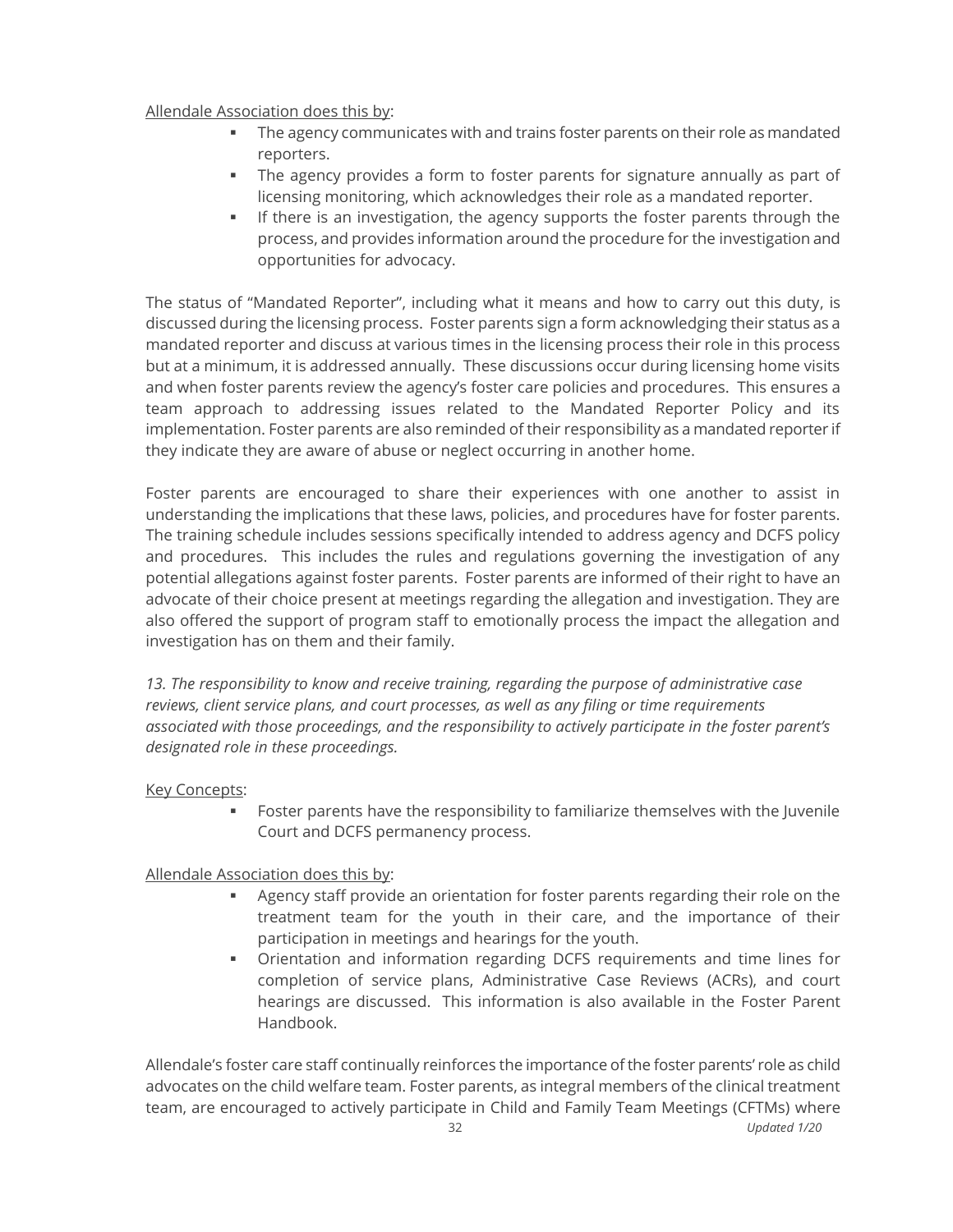service planning, permanency goals, and treatment strategies are recommended. Agency staff encourage birth parents to include foster parents in CFTMs. CFTMs are scheduled with both the foster parents' and the birth parent's schedules in mind. If birth parents are not in agreement with foster parents participating in CFTMs, a separate meeting may be scheduled with the foster parents in order to support them in their care of the child.

To advocate effectively, foster parents are further expected to participate in the numerous training opportunities made available. The PRIDE pre-service training addresses issues such as the purpose of the ACRs, client service plans, and court processes. Allendale also keeps itself informed around additional relevant DCFS/Court sponsored trainings and encourages foster parent attendance.

Additionally staff provides foster parents access to the DCFS and agency handbooks to address relevant issues. The handbook that each family receives from the agency covers court, ACRs, and service plans. Foster parents are also surveyed to identify training needs around service planning, ACRs, and court hearings such that these topics can be added to the training schedule as necessary. Caseworkers are available to discuss court process and answer questions as they arise during regular visits.

14. *The responsibility to know the child welfare agency's appeal process for foster parents and the right of foster parents under the procedure.*

### **Key Concepts:**

- The appeal process is available to all foster parents and discussed in the Foster Parent Handbook.
- **•** Foster parents are encouraged to communicate any concerns or disagreements with staff or other team members.

# Allendale Association does this by:

- **•** Agency staff orient foster parents to the Grievance Process during the initial licensing process, as well as updating and reviewing the process with foster parents annually.
- Updated Foster Parent Handbooks, which include the Grievance Process, is provided to foster parents annually.

The Allendale appeal process is made available to all new foster parents. A written copy of this policy is given to each foster home by way of the Allendale Foster Parent Handbook. As a team member, foster parents are to voice their concerns or different perspectives as soon as possible, by requesting a meeting or consultation time, or utilizing one of the scheduled forums to communicate with each other. The Foster Parent Handbook is updated as needed and distributed to foster parents. At this time the grievance process is reviewed with the foster parents. See attached grievance process.

*15. The responsibility to know and understand the importance of the maintaining accurate and relevant records regarding the child's history and progress; and the responsibility to be aware of and follow the procedures and regulations of the child welfare agency with which the foster parent is licensed.*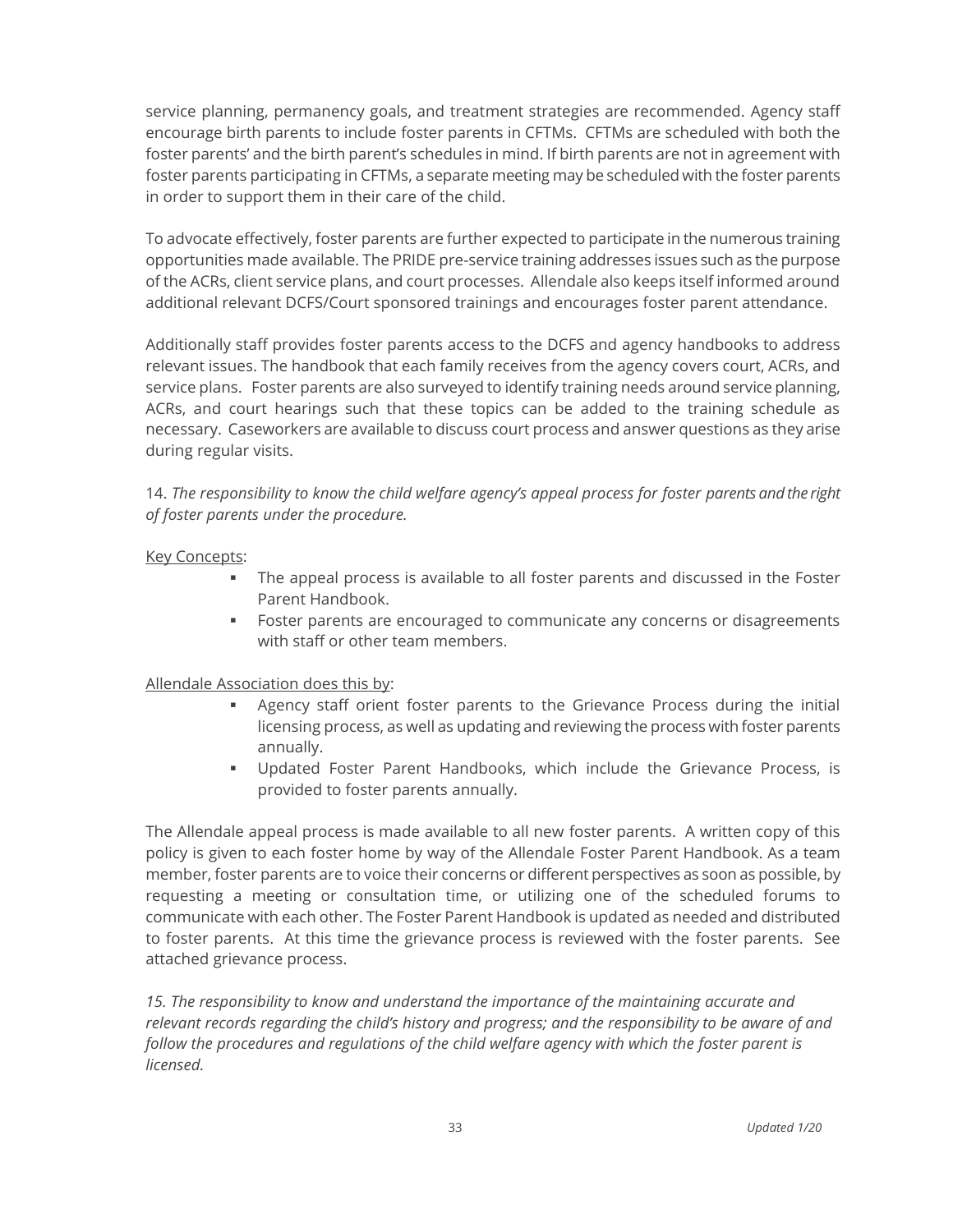### Key Concepts:

Foster parents are to respect the fact that maintaining all records regarding the child is an important part of their role as a foster parent.

Allendale Association does this by:

- Foster parents receive pre-service and in-service training, as well as agency orientation regarding record-keeping. Written guidelines are reviewed annually and provided to foster families during licensing monitoring.
- **•** The agency provides the foster parents with a tabbed binder for recording information and maintaining organization of the child's records.
- Foster parents are provided behavior and medication logs to record for their child and receive reminders from staff at visits to utilize these to track the care of the child.

Foster parents are trained on record keeping during pre-service training, with written guidelines outlined in their annually updated Foster Parent Handbook. Staff is also trained regarding what information the foster parents are required to have on file. Caseworkers assist foster parents in acquiring any needed information and/or records. Behavior and medication logs are provided to each foster parent on a monthly basis, and caseworkers assist foster parents in reviewing and recording their care of the child during home visits. Record keeping is reviewed with foster parents during licensing monitoring visits (via CFS 590: Foster Family Home Licensing Compliance Record and CFS 597-FFH: Foster Family Home Licensing Monitoring Record).

*16. The responsibility to share information through the child welfare team, with the subsequent caregiver regarding the child's adjustments in the foster parent's home.*

# Key Concepts:

- As team members, foster parents are trained to share information with "a spirit of cooperation."
- **•** Foster parents participate in the process of transitioning the youth to his or her new placement.
- Foster parents are to help the child record their personal history and accomplishments in a Life Book that moves with the child.

Allendale Association does this by:

- **The agency seeks the input of all treatment team members weekly through home** visits, Clinical Consultations (CCs), and other meetings.
- **Information documented in Child and Family Team Meetings (CFTMs), service plans,** and the youth's binder of records are discussed with subsequent caregivers during transition meetings.
- The youth's binder of records follows him/her to any change in placement.

As part of the treatment team, foster parents are trained to regularly share information regarding the child's adjustment in the foster home with other members of the team. Often this takes place at the in-home meetings with the foster care caseworker assigned to their home, but also through CCs and CFTMs. Information may also be shared by phone or other method of communication if needed. The child's progress in services is reviewed at each child and family team meeting where additional service referrals are also assessed and implemented. Information from the CFTM is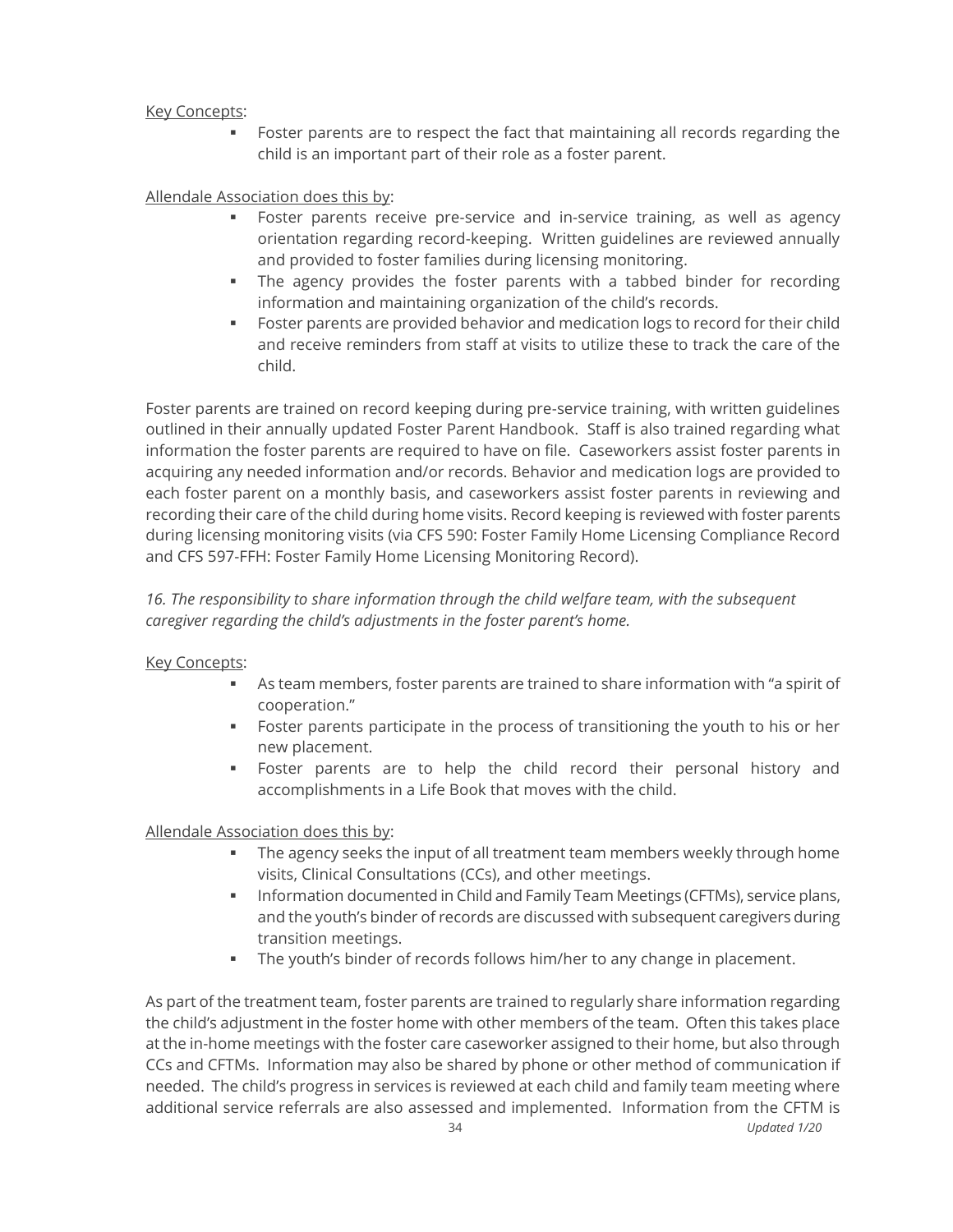documented in a quarterly staffing report. The child's service plan is formally reviewed at the Administrative Case Review (ACR).

When a youth is transitioning from the foster home, transition meetings are held. The current caregiver is part of the transition meeting. All information gathered is made available to subsequent caregivers. Additionally, the foster parent is required to pass along all of the child's personal belongings, including Life Books, clothing, toys, etc. Use of a suitcase or duffle bag is encouraged to help the youth feel like the move is positive and that they are important.

*17. The responsibility to provide care and services that are respective of and responsive to the child's cultural needs and are supportive of the relationship between the child and his or her own family; the responsibility to recognize the increased importance of the cultural identity when the race or culture of the foster family differs from that of the foster child; and the responsibility to take action to address these issues.* 

### Key Concepts:

- Foster parents recognize the importance of incorporating the cultural traditions of the youth in their care into the rituals and routines of the foster home.
- **•** Training around cultural topics is provided to foster parents.

# Allendale Association does this by:

- **In-service trainings on cultural diversity are provided to the foster care team, which** includes foster parents.
- During licensing and caseworker home visits, foster parents are made aware of resources in the community which address cultural competence, as needed.
- Foster parents have suggested a "cultural resource fair" including: a potluck (with recipes for different food choices), how-to classes around special hair and skin care techniques, and cultural activities.

Some of the strategies utilized to date to help foster parents integrate the foster child's culture into their home and everyday life include: presentations by individual speakers (e.g. hair care for the African American child), ethnic storytelling, and trips to the cultural museums. Allendale employs a culturally diverse staff that is available as a resource for the foster parents. Allendale foster parents of different cultures have also made themselves available to share cultural information amongst them. The foster care team, which includes foster parents, attends in-service training on cultural diversity as well.

One of the most valuable sources of a foster child's cultural background is, of course, their biological family. Allendale foster parents are encouraged to develop relationship with their foster child's biological family when possible. This fosters a sense of "shared parenting" and promotes a deeper understanding of the cultural backgrounds that ground both foster and biological families. One way this is achieved is through encouraging birth parents to allow foster families to participate in Child and Family Team Meetings (CFTMs). Also, foster parents are encouraged, if appropriate, to include biological families in significant events, such as school plays, sporting events, birthdays, and holidays. This allows birth families to convey certain familial traditions around these life events.